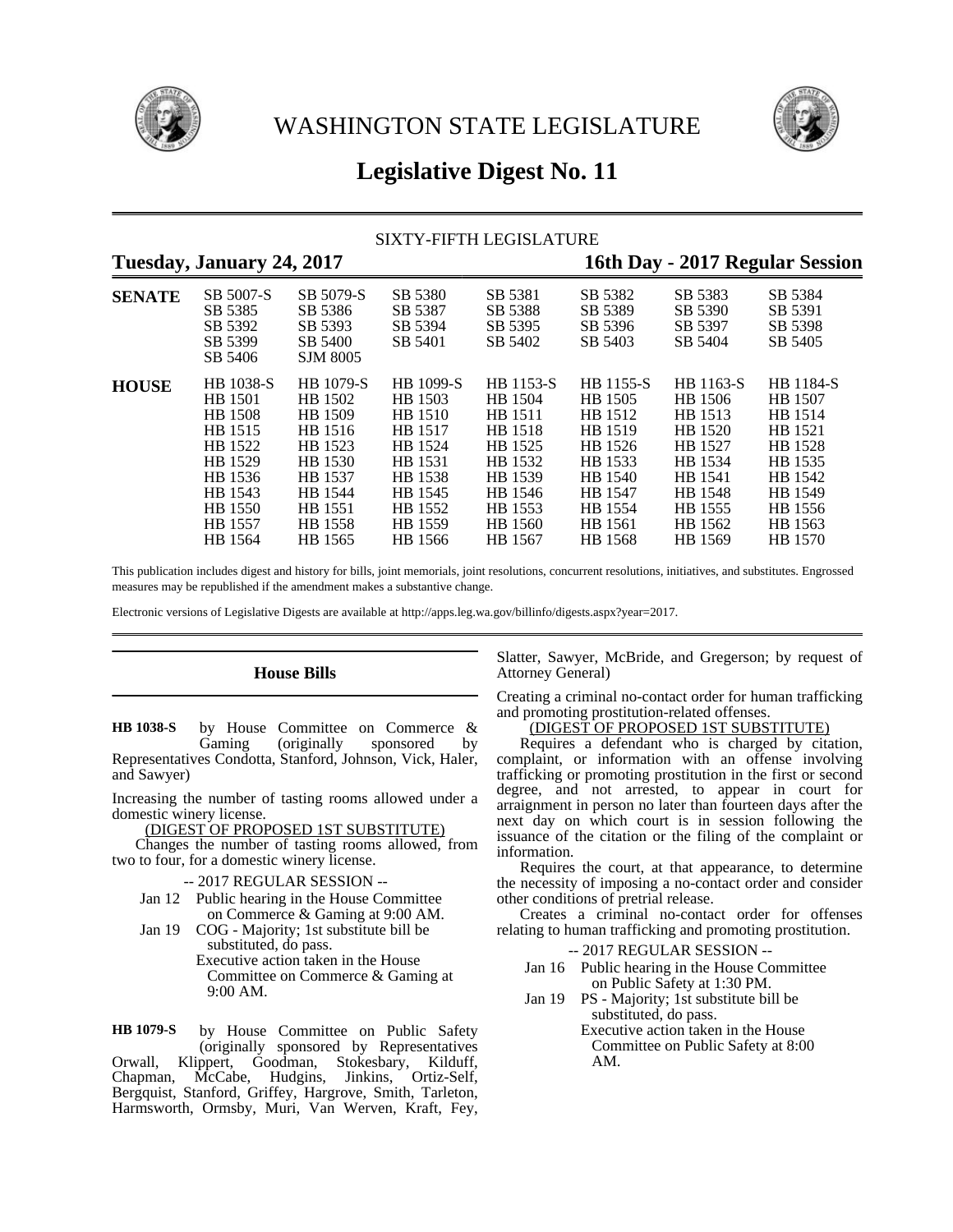by House Committee on Commerce & Gaming (originally sponsored by Representatives Sawyer, Condotta, and Kirby) **HB 1099-S**

Addressing local governments' unofficial moratoria on state-licensed marijuana retail outlets.

(DIGEST OF PROPOSED 1ST SUBSTITUTE)

Addresses a local government's unofficial moratoria on state-licensed marijuana retail outlets.

- -- 2017 REGULAR SESSION --
- Jan 17 Public hearing in the House Committee on Commerce & Gaming at 1:30 PM.
- Jan 19 COG Majority; 1st substitute bill be substituted, do pass. Executive action taken in the House Committee on Commerce & Gaming at 9:00 AM.

Jan 23 Referred to Appropriations.

by House Committee on Public Safety (originally sponsored by Representatives Goodman, Klippert, Pellicciotti, Hayes, Orwall, Griffey, Chapman, Holy, Kilduff, Stanford, Fey, Haler, Doglio, and Frame; by request of Attorney General) **HB 1153-S**

Concerning crimes against vulnerable persons.

(DIGEST OF PROPOSED 1ST SUBSTITUTE)

Creates the crimes of theft from a vulnerable adult in the first and second degree.

Increases penalties, reduces barriers to prosecution, and expands the scope of protection for vulnerable persons.

Encourages each county to develop a written protocol for handling criminal cases involving vulnerable adults.

-- 2017 REGULAR SESSION --

- Jan 16 Public hearing in the House Committee on Public Safety at 1:30 PM.
- Jan 19 PS Majority; 1st substitute bill be substituted, do pass. Executive action taken in the House Committee on Public Safety at 8:00 AM.

by House Committee on Public Safety (originally sponsored by Representatives **HB 1155-S**

Griffey, Orwall, Klippert, McCabe, Kraft, Caldier, Muri, Bergquist, Stanford, Fitzgibbon, McDonald, Doglio, and Macri)

Making felony sex offenses a crime that may be prosecuted at any time after its commission.

(DIGEST OF PROPOSED 1ST SUBSTITUTE)

Allows the following offenses to be prosecuted at any time after their commission: (1) Rape in the first, second, or third degree;

(2) Rape of a child in the first, second, or third degree;

(3) Child molestation in the first, second, or third degree;

(4) Sexual misconduct with a minor in the first degree;

(5) Sexually violating human remains;

(6) Custodial sexual misconduct in the first degree;

(7) Incest in the first or second degree;

(8) Sexual exploitation of a minor;

(9) Commercial sexual abuse of a minor;

(10) Promoting commercial sexual abuse of a minor; and

(11) Promoting travel for commercial sexual abuse of a minor.

- -- 2017 REGULAR SESSION --
- Jan 17 Public hearing in the House Committee on Public Safety at 1:30 PM.
- Jan 19 PS Majority; 1st substitute bill be substituted, do pass. Executive action taken in the House Committee on Public Safety at 8:00

by House Committee on Public Safety (originally sponsored by Representatives **HB 1163-S**

Goodman, Hayes, Orwall, Appleton, Klippert, Pellicciotti, Pettigrew, Chapman, Kilduff, Bergquist, Stanford, and Kloba)

Concerning domestic violence.

AM.

(DIGEST OF PROPOSED 1ST SUBSTITUTE)

Modifies domestic violence provisions relating to: (1) Offender scores for assault of a child and criminal mistreatment; and

(2) Revising the crime of fourth degree assault.

Requires a biological sample to be collected for purposes of DNA identification analysis from an adult or juvenile convicted of assault in the fourth degree where domestic violence was pleaded and proven.

Authorizes a sheriff to waive fees associated with service of a writ of habeas corpus that was issued for the return of a child when the person who was granted the writ is, by reason of poverty, unable to pay the cost of service.

Requires the administrative office of the courts, through the Washington state gender and justice commission of the supreme court, to convene a work group to address the issue of domestic violence perpetrator treatment and the role of certified perpetrator treatment programs in holding domestic violence perpetrators accountable.

Creates the Washington domestic violence risk assessment work group to study how and when risk assessment can best be used to improve the response to domestic violence offenders and victims and find effective strategies to reduce domestic violence homicides, serious injuries, and recidivism that are a result of domestic violence incidents in the state.

-- 2017 REGULAR SESSION --

- Jan 16 Public hearing in the House Committee on Public Safety at 1:30 PM.
- Jan 19 PS Majority; 1st substitute bill be substituted, do pass. Executive action taken in the House Committee on Public Safety at 8:00 AM.

by House Committee on Public Safety (originally sponsored by Representatives Orwall, Griffey, Klippert, McCabe, Senn, Gregerson, Pellicciotti, Jinkins, Irwin, Wylie, Kilduff, McBride, Bergquist, Fey, Smith, Stanford, and Hudgins) **HB 1184-S**

Modifying patronizing a prostitute provisions. (DIGEST OF PROPOSED 1ST SUBSTITUTE)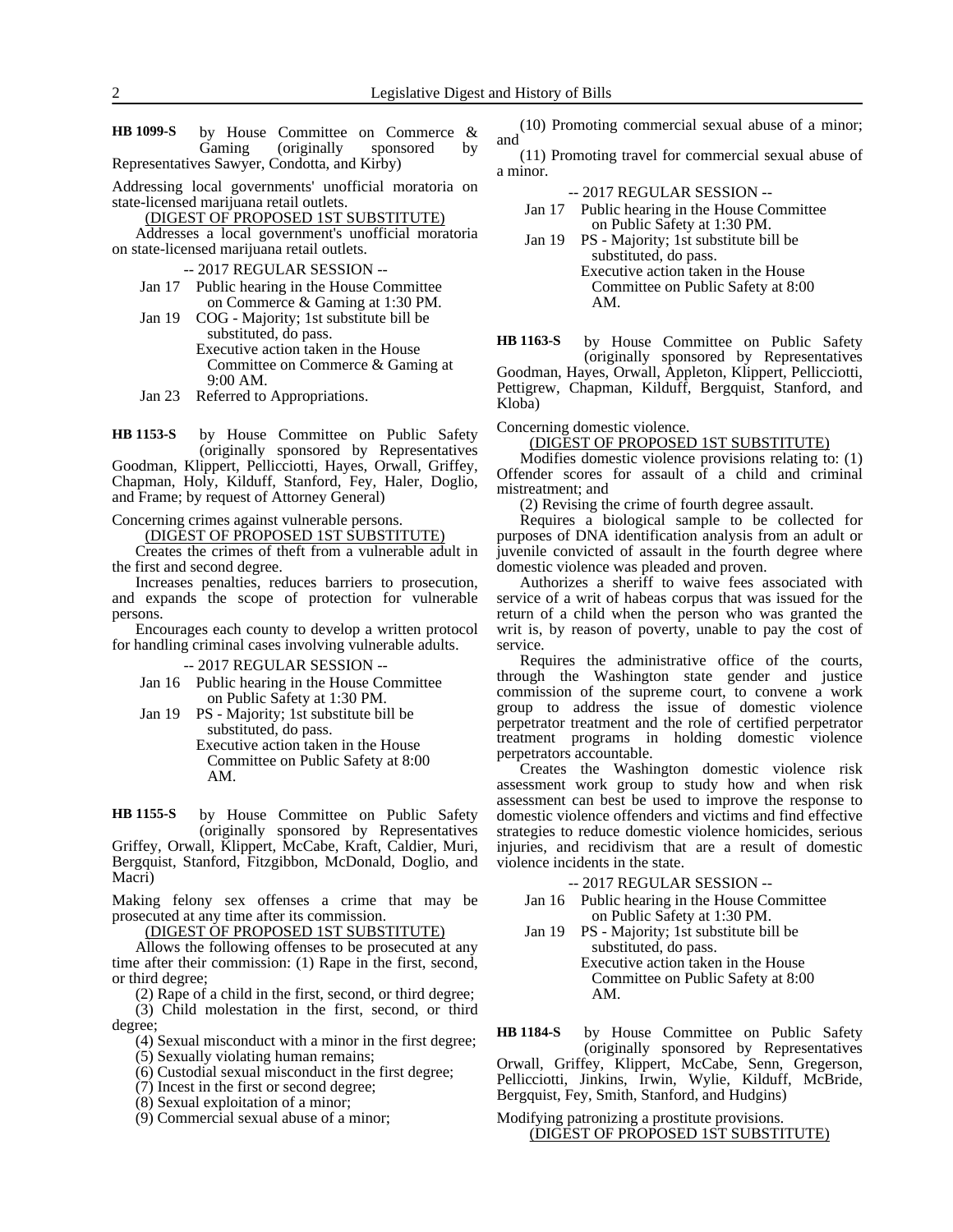Provides that the crime of patronizing a prostitute may be considered as being committed in more than one location. For instance, a person who sends a communication to patronize a prostitute is considered to have committed the crime at the place from which the contact was made or where the communication is received.

-- 2017 REGULAR SESSION --

- Jan 16 Public hearing in the House Committee on Public Safety at 1:30 PM.
- Jan 19 PS Majority; 1st substitute bill be substituted, do pass. Executive action taken in the House Committee on Public Safety at 8:00 AM.
- by Representatives Hansen, Hayes, Kagi, Smith, Tharinger, Clibborn, and Muri **HB 1501**

Protecting law enforcement and the public from persons who illegally attempt to obtain firearms.

Requires a firearms dealer to report information to the Washington state patrol when the dealer denies an application for the purchase or transfer of a firearm as the result of a background check.

Requires the Washington state patrol to: (1) Maintain a database that consists of the information received from a firearms dealer; and

(2) Investigate denied firearm purchase or transfer applications.

Requires the Washington association of sheriffs and police chiefs to create and operate a statewide automated protected person notification system.

Provides that this act is null and void if appropriations are not approved.

-- 2017 REGULAR SESSION --

Jan 23 First reading, referred to Judiciary (Not Officially read and referred until adoption of Introduction report).

by Representatives Chapman, Orcutt, Lovick, Rodne, Clibborn, and Tharinger; by request of Department of Transportation **HB 1502**

Concerning the authorization of and deposit of moneys from department of transportation advertising activities.

Authorizes the department of transportation to: (1) Sell commercial advertising, including product placement, on department web sites and social media; and

(2) Sell a version of its mobile application to users who desire to have access to an application without advertising.

-- 2017 REGULAR SESSION --

Jan 23 First reading, referred to Transportation (Not Officially read and referred until adoption of Introduction report).

by Representatives Short, Taylor, Van Werven, Buys, Haler, Kraft, and Hargrove **HB 1503**

Preventing unfunded mandates involving on-site sewage systems from affecting local governments and property owners.

Prevents unfunded mandates, that involve on-site sewage systems, from affecting local governments and property owners.

-- 2017 REGULAR SESSION --

Jan 23 First reading, referred to Environment (Not Officially read and referred until adoption of Introduction report).

by Representatives Pike, Blake, Wylie, Peterson, Harris, Vick, Manweller, Tarleton, Orcutt, Farrell, Haler, Dent, Fey, Sells, Kraft, Johnson, MacEwen, Chandler, Stambaugh, Van Werven, Dye, Doglio, and Springer **HB 1504**

Concerning rail dependent uses for purposes of the growth management act and related development regulations.

Authorizes counties and cities to adopt development regulations to assure that agriculture, forest, and mineral resource lands adjacent to short line railroads may be developed for freight rail dependent uses.

Authorizes the transportation element required by RCW 36.70A.070 (section 4 of this act) to include development of freight rail dependent uses on land adjacent to a short line railroad.

Authorizes development regulations to be modified to include development of freight rail dependent uses that do not require urban government services in rural lands.

-- 2017 REGULAR SESSION --

Jan 23 First reading, referred to Environment (Not Officially read and referred until adoption of Introduction report).

#### by Representatives Peterson, Kloba, Goodman, Macri, Doglio, and McBride **HB 1505**

Establishing the naloxone access grant program.

Requires the department of health to establish the naloxone access grant program to: (1) Distribute funds to local health jurisdictions to purchase naloxone;

(2) Distribute naloxone to persons at highest risk for opioid overdose;

(3) Provide training on how to administer naloxone; and

(4) Educate the public on the potential harms of opioid use.

Imposes a fee on each sale by a wholesale distributor of prescription opioids distributed in this state.

Creates the naloxone access account.

-- 2017 REGULAR SESSION --

Jan 23 First reading, referred to Health Care & Wellness (Not Officially read and referred until adoption of Introduction report).

by Representatives Senn, Pellicciotti, Slatter, Macri, Peterson, Chapman, Ortiz-Self, Bergquist, Sawyer, Frame, Gregerson, Farrell, Kilduff, Kagi, Dolan, Clibborn, Pollet, McBride, Stanford, Doglio, Appleton, Robinson, Fitzgibbon, Sells, Goodman, Tharinger, Hudgins, Ormsby, Riccelli, Fey, and Pettigrew **HB 1506**

Addressing workplace practices to achieve gender pay equity.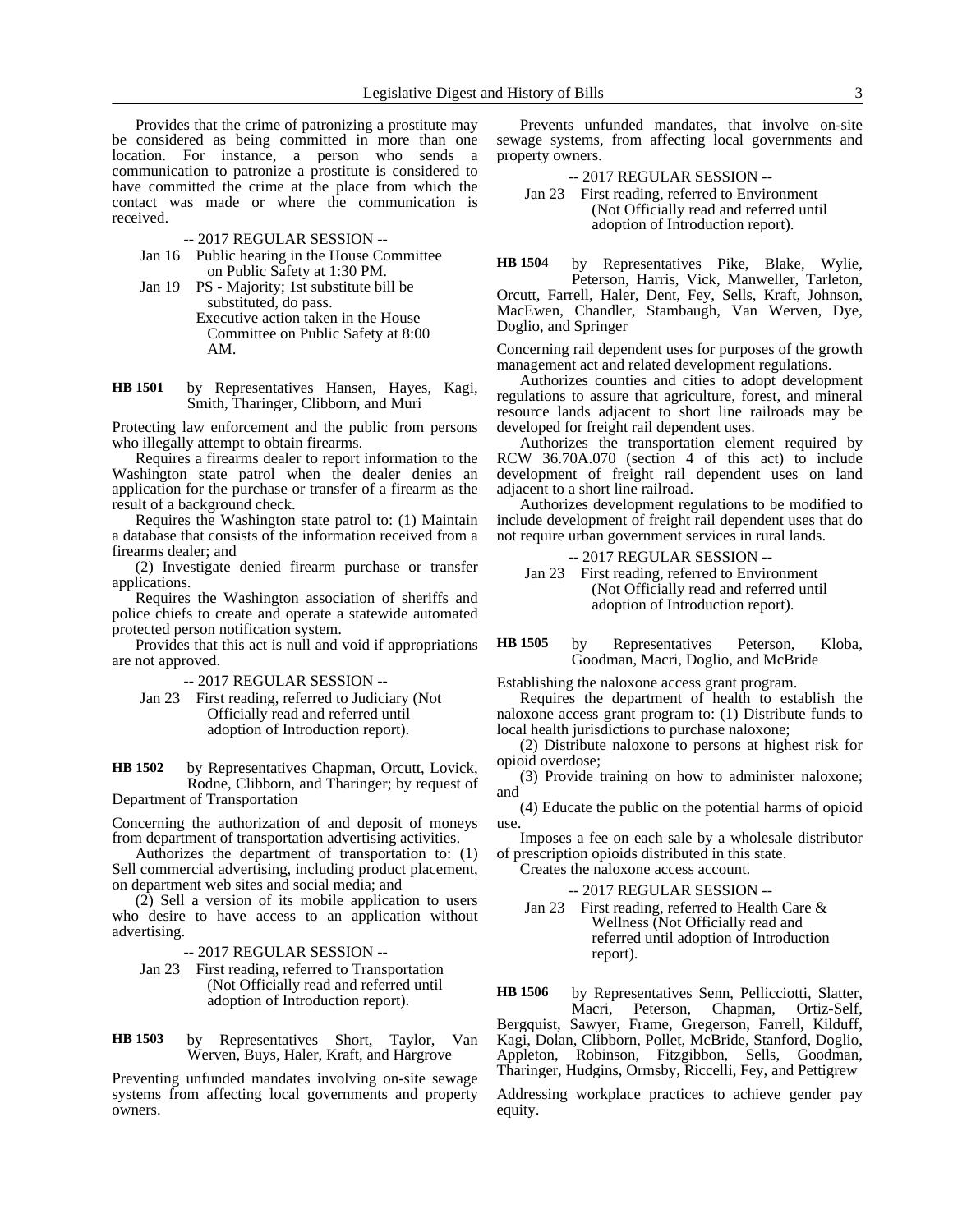Updates the existing state equal pay act to address income disparities, employer discrimination, retaliation practices, and the equal status of workers in this state.

-- 2017 REGULAR SESSION --

- Jan 23 First reading, referred to Labor & Workplace Standards (Not Officially read and referred until adoption of Introduction report).
- Jan 24 Scheduled for public hearing in the House Committee on Labor & Workplace Standards at 1:30 PM. (Subject to change)

by Representatives Holy and Hudgins **HB 1507**

Enhancing election reconciliation reports.

Requires the county auditor to: (1) Make election reconciliation reports available to the public at the auditor's office;

(2) Publish the reports on the auditor's web site at the time of certification; and

(3) Submit the reports to the secretary of state at the time of certification.

Requires the secretary of state to collect the reports from each county auditor and prepare a statewide reconciliation report for each state primary and general election.

-- 2017 REGULAR SESSION --

Jan 23 First reading, referred to State Government (Not Officially read and referred until adoption of Introduction report).

by Representatives Stonier, Dolan, Ortiz-Self, Riccelli, Orwall, Peterson, Sawyer, Doglio, Gregerson, Slatter, Frame, Macri, Bergquist, Senn, Ryu, Kloba, Stanford, Sells, Farrell, Lovick, McBride, Pollet, Hudgins, Jinkins, Kagi, Appleton, Goodman, Tharinger, Clibborn, Ormsby, Cody, Santos, Fey, and Pettigrew **HB 1508**

Promoting student health and readiness through meal and nutrition programs.

Establishes the Washington kids ready to learn act of 2017.

Requires each high-needs school to offer breakfast after the bell to each student and provide adequate time for students to consume the food.

Requires the superintendent of public instruction to administer one-time start-up allocation grants to each high-needs school implementing a breakfast after the bell program.

Creates the breakfast after the bell lighthouse project to promote best practices for breakfast after the bell programs.

Requires school districts with school lunch programs to begin to eliminate lunch copays for students in prekindergarten through twelfth grade who qualify for reduced-price lunches.

Authorizes school districts and the office of the superintendent of public instruction to coordinate with the department of agriculture to promote and facilitate farmto-school programs and small and direct marketing farm programs within school districts.

-- 2017 REGULAR SESSION --

Jan 23 First reading, referred to Education (Not Officially read and referred until adoption of Introduction report).

by Representatives Stonier, Harris, Dolan, Caldier, Ormsby, Volz, Stanford, McCaslin, **HB 1509**

Riccelli, Holy, Pollet, Taylor, Doglio, Shea, Sawyer, Peterson, Gregerson, Sells, Tharinger, Farrell, Orcutt, and Santos

Concerning credit requirements for high school graduation.

Provides an opportunity for students to complete all credits required for high school graduation.

-- 2017 REGULAR SESSION --

Jan 23 First reading, referred to Education (Not Officially read and referred until adoption of Introduction report).

by Representatives Tarleton, McDonald, Ryu, Fitzgibbon, Tharinger, Clibborn, Santos, and Fey **HB 1510**

Concerning port district worker development and occupational training programs.

Requires ports that are seeking to engage in port district worker development and occupational training programs to declare that port-related workforce development provides a substantial public benefit consistent with the port commission's economic development goals.

-- 2017 REGULAR SESSION --

Jan 23 First reading, referred to Technology & Economic Development (Not Officially read and referred until adoption of Introduction report).

#### by Representatives Lytton, Sullivan, Dolan, and Santos **HB 1511**

Concerning the learning assistance program.

Allocates additional funding to provide supplemental instruction and services for underachieving students in schools with high concentrations of students eligible for free or reduced-price meals and students who are eligible pupils in the transitional bilingual instruction program.

Requires a school building, in order to qualify for a learning assistance concentration allocation, to have a combined percentage of students qualified for free and reduced-price meals in the prior school year and students who are eligible pupils in the transitional bilingual instruction program.

Requires a school district, in order to receive a fosterhomeless student learning assistance allocation, to provide documentation of its number of enrolled foster or homeless students to the superintendent of public instruction.

Allows funds for the learning assistance program to be expended for purposes of reading and literacy improvement strategy.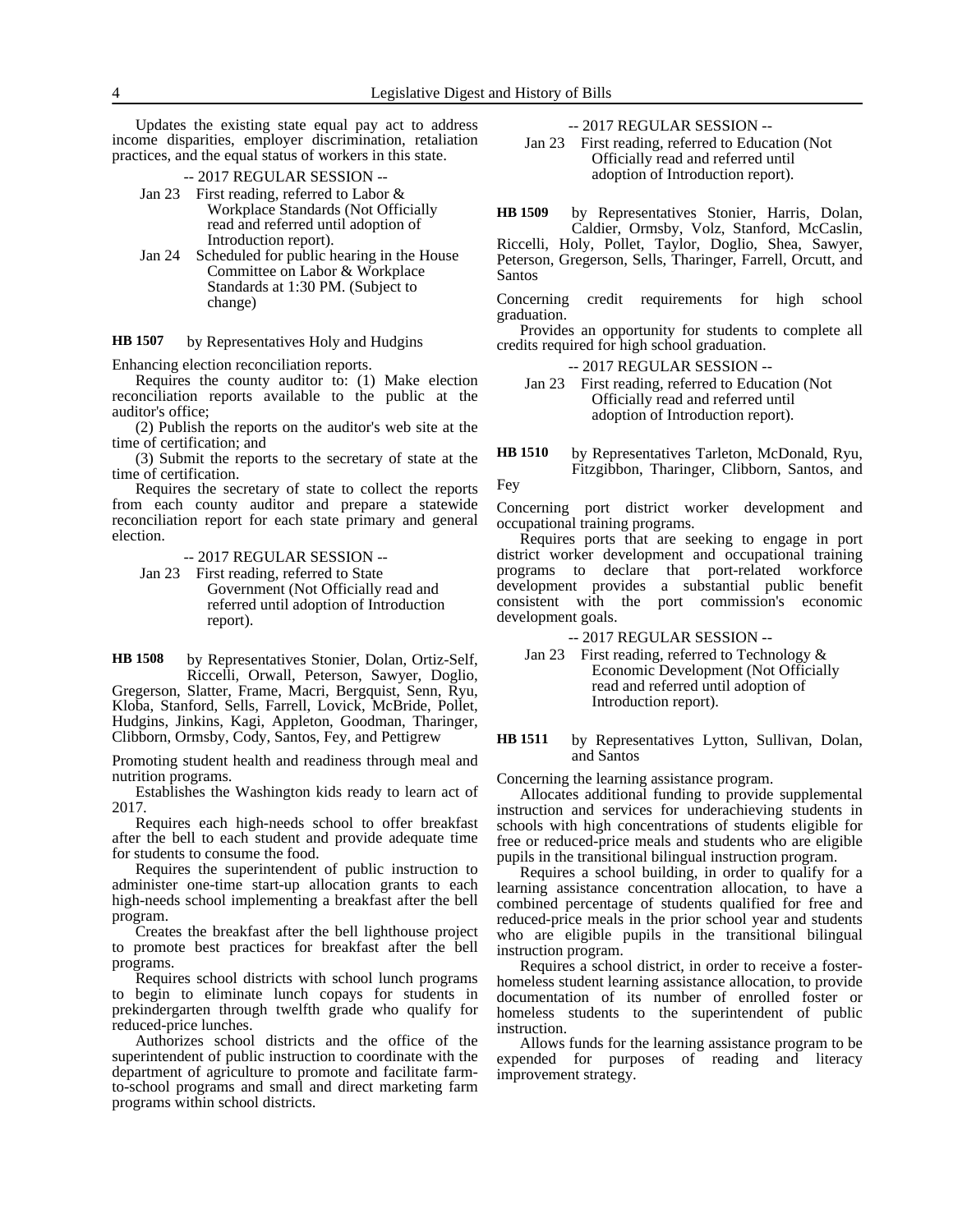- -- 2017 REGULAR SESSION --
- Jan 23 First reading, referred to Education (Not Officially read and referred until adoption of Introduction report).

by Representatives Bergquist, Stambaugh, McBride, Gregerson, Slatter, Frame, Macri, Peterson, Hudgins, Pollet, Orwall, Doglio, Appleton, Fitzgibbon, Goodman, Farrell, and Stanford **HB 1512**

Expanding college bound scholarship eligibility.

Revises requirements for eligibility in the college bound scholarship program.

-- 2017 REGULAR SESSION --

Jan 23 First reading, referred to Higher Education (Not Officially read and referred until adoption of Introduction report).

by Representatives Bergquist, Stambaugh, Frame, Hudgins, Sawyer, Slatter, Macri, Gregerson, Peterson, McBride, Doglio, Appleton, Fitzgibbon, Goodman, Tharinger, Farrell, Pollet, Ormsby, Dolan, and Riccelli **HB 1513**

Concerning the collection of youth voter registration sign up information.

Permits a person to sign up to vote at the department of licensing if he or she is sixteen or seventeen years of age.

Requires a social studies teacher to coordinate a voter registration event in each history or social studies class attended by high school seniors.

Allows county auditors to help coordinate and participate in voter registration events for students.

Requires the superintendent of public instruction, in consultation with the secretary of state, to update and distribute youth voter registration materials annually for eligible students to register to vote at school.

Exempts the following from public inspection and copying under the public records act: Information provided for voter sign up.

-- 2017 REGULAR SESSION --

Jan 23 First reading, referred to State Government (Not Officially read and referred until adoption of Introduction report).

by Representatives Robinson, McBride, Pellicciotti, Orwall, Macri, Ormsby, Gregerson, Kloba, Pollet, Appleton, Bergquist, Tharinger, Clibborn, Farrell, and Dolan **HB 1514**

Requiring a minimum of three years' notice on closures or conversions of mobile home parks and manufactured housing communities.

Revises the manufactured/mobile landlord tenant act with regard to notifications for closures or conversions of mobile home parks and manufactured housing parks and manufactured housing communities.

Requires a tenant who sells a mobile home, manufactured home, or park model within a park to provide the buyer with a copy of any closure notice provided by a landlord at least seven days in advance of the intended sale and transfer.

-- 2017 REGULAR SESSION --

Jan 23 First reading, referred to Judiciary (Not Officially read and referred until adoption of Introduction report).

by Representatives Graves, Riccelli, and Kraft **HB 1515**

Clarifying the appropriate format for signed written authorizations for special parking privileges.

Requires a licensed physician, an advanced registered nurse practitioner, or a physician assistant who is authorizing a parking permit to provide a signed written authorization on a prescription pad or paper or office letterhead or by electronic means.

-- 2017 REGULAR SESSION --

Jan 23 First reading, referred to Transportation (Not Officially read and referred until adoption of Introduction report).

by Representative MacEwen **HB 1516**

Creating a data storage system for holding and making public records available to the public.

Requires the director of the consolidated technology services agency to: (1) Establish an internet-based data storage system with the ability to collect and store the electronic records of all local public agencies; and

(2) Provide the records for inspection and copying through a searchable central portal on a state web site.

Requires each local public agency of the state to transmit all of its public records that are in a digital format to the data storage system.

### -- 2017 REGULAR SESSION --

Jan 23 First reading, referred to State Government (Not Officially read and referred until adoption of Introduction report).

#### by Representative MacEwen **HB 1517**

Funding school construction for common schools with lottery revenues.

Authorizes the state finance committee to issue lottery revenue bonds, payable from Washington opportunity pathways account revenues, to provide needed construction assistance to support school facility needs at common schools.

Requires the state finance committee and the office of financial management to conduct an objective analysis of the most effective financing structure for the lottery revenue bonds.

#### -- 2017 REGULAR SESSION --

Jan 23 First reading, referred to Capital Budget (Not Officially read and referred until adoption of Introduction report).

by Representatives Senn, Stambaugh, Lovick, Stonier, Harris, Slatter, Kilduff, Nealey, Caldier, Clibborn, Ortiz-Self, Haler, Kloba, Pollet, Orwall, Doglio, Kagi, Fitzgibbon, Goodman, Bergquist, Hudgins, Ormsby, Stanford, and Santos **HB 1518**

Improving student achievement by promoting social emotional learning throughout the calendar year.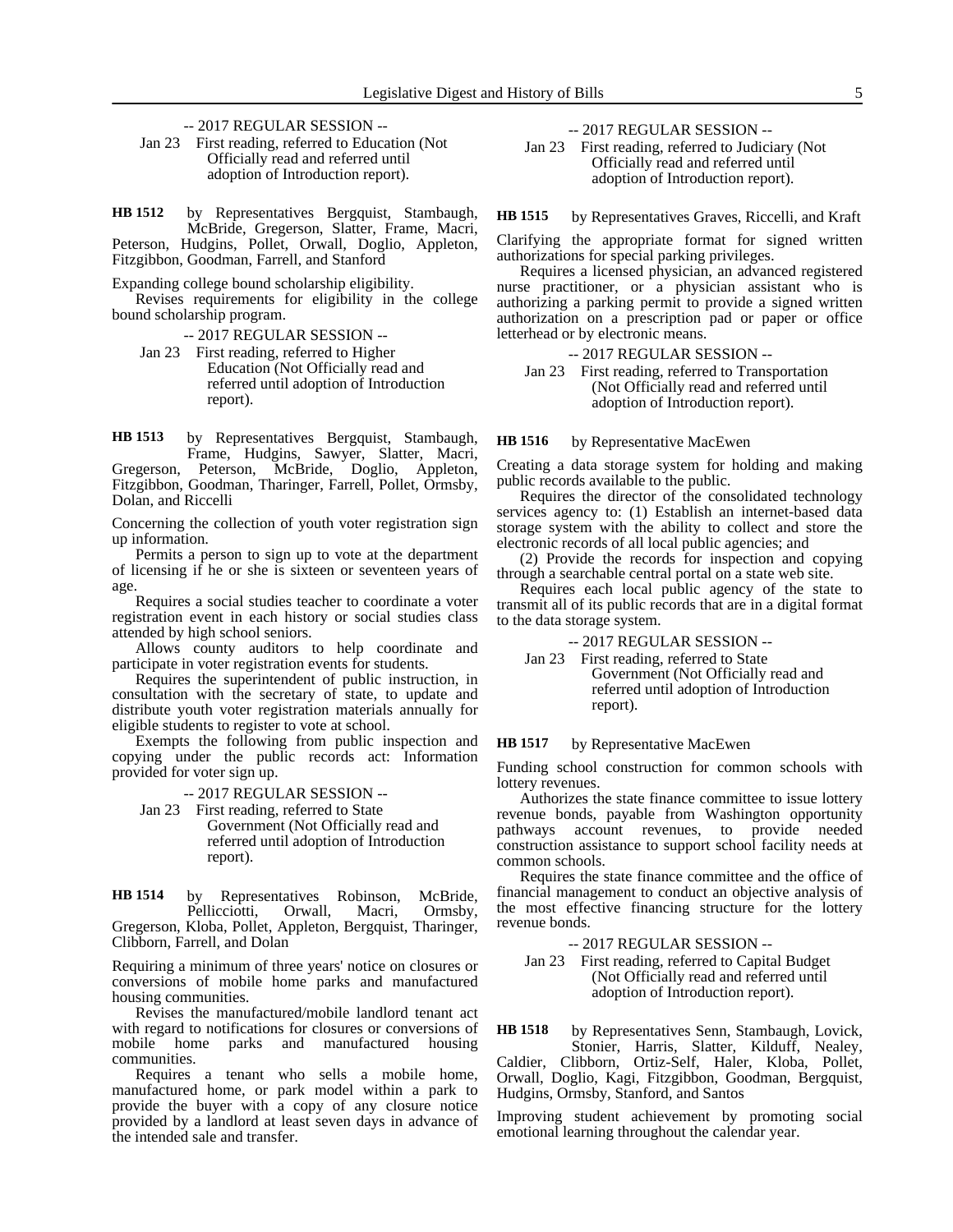Establishes the summer step up act.

Requires the department of early learning to contract for up to an additional six hundred slots in summer early childhood education and assistance programs at K-12 school building sites giving priority to programs operated in K-12 school buildings that: (1) Plan to include fouryear old children;

(2) Are in low-income areas or areas underserved by the programs; and

(3) Plan to fund summer meals using reimbursements from the United States department of agriculture or other nonstate sources.

Requires the superintendent of public instruction to convene a work group to build upon the social emotional learning work group established in 2016.

Creates the summer step-up grant program to increase the number of programs that combine academics and social emotional learning.

### -- 2017 REGULAR SESSION --

Jan 23 First reading, referred to Education (Not Officially read and referred until adoption of Introduction report).

by Representatives Blake, J. Walsh, and Muri **HB 1519**

Allowing incremental electricity produced as a result of certain capital investment projects to qualify as an eligible renewable resource under the energy independence act.

Revises the definition of "eligible renewable resource," for purposes of the energy independence act, to include incremental electricity produced as a result of a capital investment project completed after March 31, 1999, that increases, relative to a baseline level of generation before the capital investment project, the amount of electricity generated by a generation facility that commenced operation before March 31, 1999, and is powered by a renewable resource other than freshwater.

-- 2017 REGULAR SESSION --

Jan 23 First reading, referred to Technology & Economic Development (Not Officially read and referred until adoption of Introduction report).

by Representatives Tharinger, Short, Cody, Schmick, and Springer **HB 1520**

Allowing alternative payment methodologies for critical access hospitals participating in the Washington rural health access preservation pilot.

Requires payments for services, delivered by public health care service districts participating in the Washington rural health access preservation pilot to recipients eligible for certain medical assistance programs, to be based on an alternative, value-based payment methodology established by the state health care authority.

-- 2017 REGULAR SESSION --

Jan 23 First reading, referred to Health Care & Wellness (Not Officially read and referred until adoption of Introduction report).

by Representatives Dolan, Doglio, Ormsby, Appleton, Bergquist, and Pollet; by request of Office of Financial Management **HB 1521**

Removing the requirement that an employee must work at least six months before taking vacation leave.

Revises state government employee provisions to remove the requirement that an employee must work at least six months before taking vacation leave.

| -- 2017 REGULAR SESSION --              |
|-----------------------------------------|
| Jan 23 First reading, referred to State |
| Government (Not Officially read and     |
| referred until adoption of Introduction |
| report).                                |

by Representatives Robinson, Harris, Jinkins, Riccelli, and Pollet **HB 1522**

Concerning the community health worker task force.

Requires the department of health, in coordination with the state health care authority, to prepare a report describing the progress to date on detailing each agency's work plan for implementing the recommendations of the community health worker task force and supporting the development of a sustainable community health worker workforce in the state.

-- 2017 REGULAR SESSION --

Jan 23 First reading, referred to Health Care & Wellness (Not Officially read and referred until adoption of Introduction report).

by Representatives Robinson, Johnson, Cody, Harris, Pollet, Doglio, Appleton, Fitzgibbon, Tharinger, Farrell, McBride, Fey, and Macri **HB 1523**

Requiring health plans to cover, with no cost sharing, all preventive services required to be covered under federal law as of December 31, 2016.

Requires a health plan to provide coverage for the same preventive services required to be covered under: (1) 42 U.S.C. Sec. 300gg-13 (2016); and

(2) Federal rules or guidance in effect on December 31, 2016, implementing 42 U.S.C. Sec. 300gg-13.

-- 2017 REGULAR SESSION --

Jan 23 First reading, referred to Health Care & Wellness (Not Officially read and referred until adoption of Introduction report).

by Representatives Kloba, Klippert, Goodman, Holy, Macri, Peterson, Haler, Doglio, Appleton, and Stanford **HB 1524**

Increasing success in therapeutic courts.

Allows a portion of the criminal justice treatment account to be used to provide recovery support services to drug court clients to increase success in drug courts.

### -- 2017 REGULAR SESSION --

Jan 23 First reading, referred to Judiciary (Not Officially read and referred until adoption of Introduction report).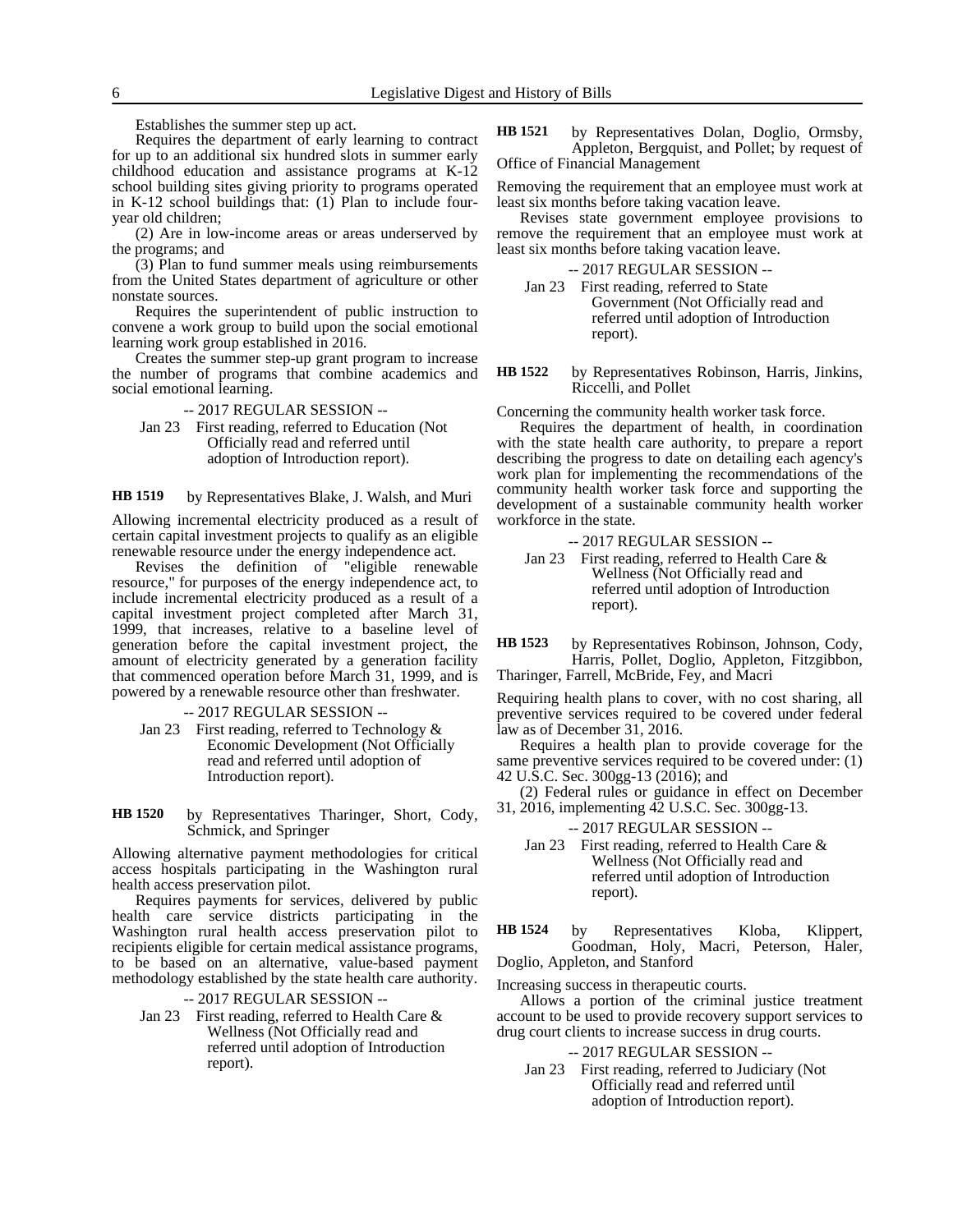by Representatives Griffey, MacEwen, Taylor, Klippert, Dent, McCaslin, Shea, and **HB 1525**

Haler

Concerning the economic development element of the growth management act.

Establishes the economic revitalization act.

Provides common sense direction for the application of the growth management act by reaffirming that local governments have broad authority to make decisions that will provide family-wage jobs and increase opportunities for hard-working taxpayers in communities with deteriorating economies.

-- 2017 REGULAR SESSION --

Jan 23 First reading, referred to Environment (Not Officially read and referred until adoption of Introduction report).

by Representatives Griffey, Kilduff, MacEwen, Muri, Dent, Hayes, Haler, Smith, and Pollet **HB 1526**

Exempting multipurpose senior citizen centers from property taxation.

Exempts the following from property taxes: Real and personal property used by, and for the purposes of, a multipurpose senior citizen center if the multipurpose senior citizen center meets certain requirements.

-- 2017 REGULAR SESSION --

- Jan 23 First reading, referred to Finance (Not Officially read and referred until adoption of Introduction report).
- Jan 27 Scheduled for public hearing in the House Committee on Finance at 8:00 AM. (Subject to change)

by Representatives Riccelli, Orcutt, Holy, Wilcox, Vick, Volz, Buys, McBride, Robinson, Stonier, Short, McCaslin, Ortiz-Self, Nealey, Morris, Rodne, Stambaugh, Tarleton, Wylie, Ryu, Pollet, Springer, Macri, Chapman, Haler, Orwall, Appleton, Fitzgibbon, Hargrove, Barkis, Goodman, Tharinger, Farrell, Ormsby, and Gregerson **HB 1527**

Modifying Washington state's motion picture and film industries tax credit.

Provides a business and occupation tax credit for contributions made by a person to a Washington motion picture competitiveness program for a major motion picture production that portrays a significant historical event in this state.

-- 2017 REGULAR SESSION --

- Jan 23 First reading, referred to Finance (Not Officially read and referred until adoption of Introduction report).
- Jan 27 Scheduled for public hearing in the House Committee on Finance at 8:00 AM. (Subject to change)
- by Representatives Hayes, Hansen, Smith, Griffey, Young, and Morris **HB 1528**

Concerning ferry advisory committees.

Requires the transportation commission to: (1) Develop the ferry user data survey only after providing an opportunity for ferry advisory committees to offer input on survey topical areas and questions; and

(2) Finalize the survey only after providing an opportunity for the ferry advisory committee executive council to offer input on proposed survey topics and questions.

Permits a county legislative authority to establish and appoint a ferry advisory committee, which may consist of multiple members, for each state ferry terminal within its boundaries, except Vashon Island and the San Juan Islands which are allowed only one committee.

-- 2017 REGULAR SESSION --

Jan 23 First reading, referred to Transportation (Not Officially read and referred until adoption of Introduction report).

by Representatives Ryu, Santos, Jinkins, Kirby, Pollet, Senn, Dolan, Appleton, Hudgins, Farrell, Stanford, Cody, Macri, and McBride **HB 1529**

Concerning recommendations from the joint legislative task force on the use of deadly force in community policing.

Responds to the recommendations from the joint legislative task force on the use of deadly force in community policing on the following subject matter: The state deadly force statute; training and community outreach; law enforcement accountability to its community; data collection; behavioral health; less lethal weapons; and funding and oversight.

-- 2017 REGULAR SESSION --

Jan 23 First reading, referred to Public Safety (Not Officially read and referred until adoption of Introduction report).

by Representatives Gregerson, Morris, and Appleton; by request of Office of Financial Management **HB 1530**

Grandfathering the accrual of vacation leave above the statutory maximum for certain employees of the Washington state ferries.

Allows employees of the Washington state ferries, who are covered by collective bargaining agreements that contain provisions in effect on June 30, 2017, and allow accrual of unused vacation leave not to exceed three hundred twenty hours, to be permitted to continue the higher accrual limit until the time those provisions are modified through collective bargaining or until the bargaining unit changes its exclusive representative or is decertified.

-- 2017 REGULAR SESSION --

Jan 23 First reading, referred to Labor & Workplace Standards (Not Officially read and referred until adoption of Introduction report).

by Representatives Chapman, DeBolt, Blake, Koster, Orcutt, Tharinger, Kraft, Pettigrew, Smith, Dolan, and Fitzgibbon **HB 1531**

Concerning the forest riparian easement program.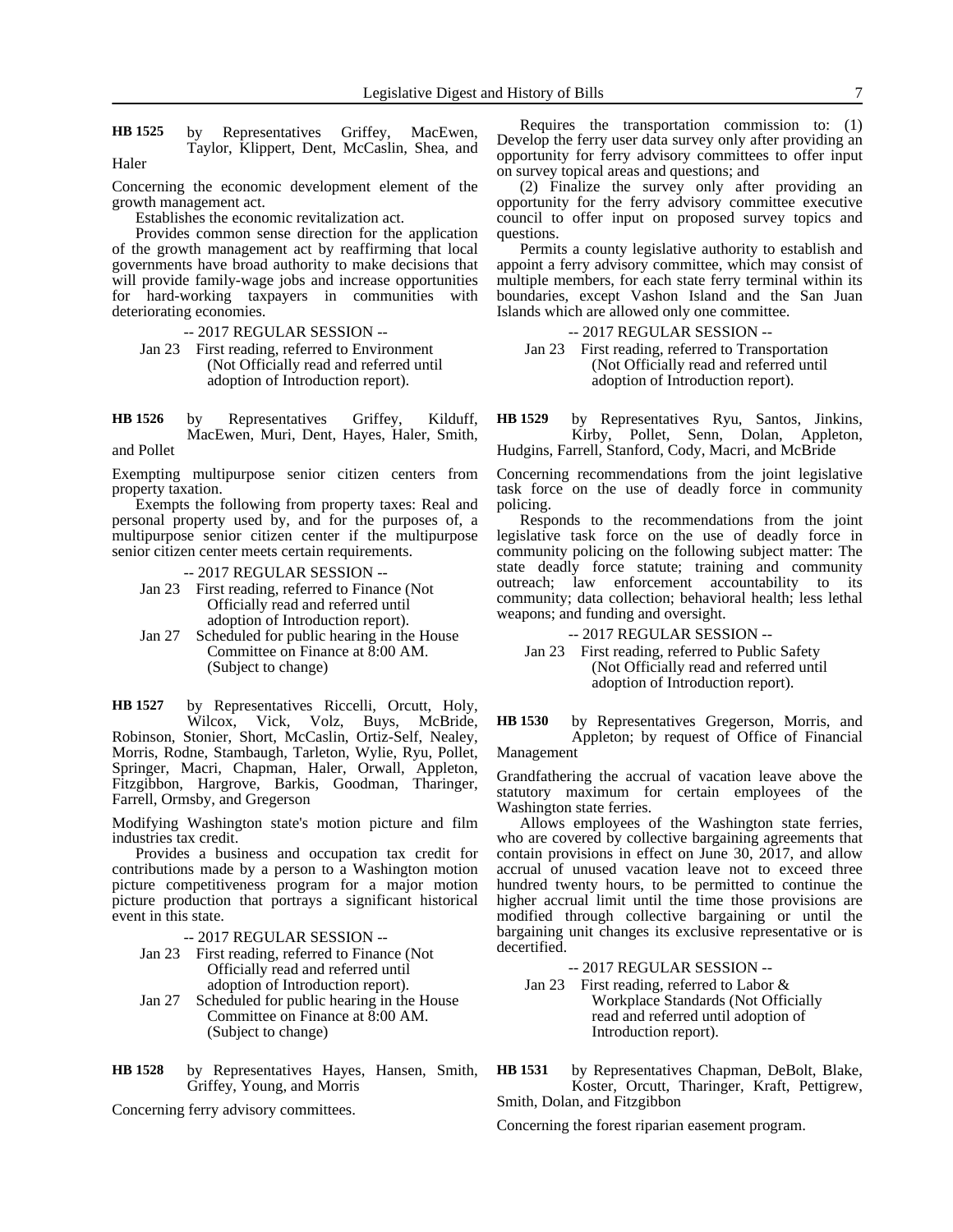Requires the department of natural resources to: (1) Share information regarding the carbon sequestration benefits of the forest riparian easement program with other state programs attempting to quantify carbon storage or account for carbon emissions; and

(2) Promote the expansion of funding for the forest riparian easement program as one part of the state's overall climate strategy.

-- 2017 REGULAR SESSION --

Jan 23 First reading, referred to Agriculture & Natural Resources (Not Officially read and referred until adoption of Introduction report).

#### by Representatives Lytton and Hayes **HB 1532**

Concerning the exemption of property taxes for nonprofit homeownership development.

Exempts the following from state and local property taxes: Real property owned by a nonprofit entity for the purpose of developing or redeveloping on the real property one or more residences to be sold to low-income households including land to be leased.

-- 2017 REGULAR SESSION --

Jan 23 First reading, referred to Finance (Not Officially read and referred until adoption of Introduction report).

by Representatives Dolan, Senn, Doglio, Gregerson, Peterson, Bergquist, Goodman, Kloba, Macri, Sawyer, Appleton, Hudgins, Pollet, Ormsby, and Slatter **HB 1533**

Addressing wage and salary information.

Prohibits an employer from: (1) Seeking the wage or salary history of an applicant from the applicant or a current or former employer; or

(2) Requiring that an applicant's prior wage or salary history meet certain criteria.

-- 2017 REGULAR SESSION --

- Jan 23 First reading, referred to Labor & Workplace Standards (Not Officially read and referred until adoption of Introduction report).
- Jan 24 Scheduled for public hearing in the House Committee on Labor & Workplace Standards at 1:30 PM. (Subject to change)

by Representatives Ryu, Johnson, Reeves, Klippert, and Appleton; by request of Department of Veterans Affairs **HB 1534**

Clarifying the powers, duties, and functions of the department of veterans affairs.

Revises department of veterans affairs provisions to clarify the powers, duties, and functions of the department.

-- 2017 REGULAR SESSION --

Jan 23 First reading, referred to Community Development, Housing & Tribal Affairs (Not Officially read and referred until adoption of Introduction report).

by Representatives Riccelli, Ormsby, and Tharinger **HB 1535**

Addressing county commissioner elections.

Establishes the responsible representation act.

Requires certain noncharter counties to establish a redistricting committee to review and adjust county commissioner districts.

-- 2017 REGULAR SESSION --

- Jan 23 First reading, referred to State Government (Not Officially read and referred until adoption of Introduction report).
- by Representatives McBride, Springer, Macri, Robinson, Frame, Kloba, Doglio, Chapman, Gregerson, and Stanford **HB 1536**

Concerning local option tools to promote, preserve, and incentivize affordable housing.

Addresses local option tools to promote, preserve, and incentivize affordable housing.

- -- 2017 REGULAR SESSION --
- Jan 23 First reading, referred to Community Development, Housing & Tribal Affairs (Not Officially read and referred until adoption of Introduction report).
- by Representatives Haler, Springer, Tarleton, Nealey, Goodman, Sawyer, Pollet, and Fey **HB 1537**

Requiring disclosure by entities that compensate for petition signatures.

Regulates signature gatherers and those who employ signature gatherers.

- -- 2017 REGULAR SESSION --
- Jan 23 First reading, referred to State Government (Not Officially read and referred until adoption of Introduction report).
- by Representatives Stambaugh, Doglio, Vick, Hayes, Sells, and Pike **HB 1538**

Requiring prime contractors to bond the subcontractors portion of retainage upon request.

Authorizes a subcontractor, at any time before final formal acceptance of a project, to request the contractor to submit a bond to the public owner for that portion of the contractor's retainage pertaining to the subcontractor in a form acceptable to the public body and from a bonding company meeting standards established by the public body.

-- 2017 REGULAR SESSION --

Jan 23 First reading, referred to Capital Budget (Not Officially read and referred until adoption of Introduction report).

by Representatives McCabe, Orwall, Griffey, Caldier, Senn, Dent, Gregerson, Smith, Kraft, Doglio, and Kagi **HB 1539**

Regarding a curriculum for the prevention of sexual abuse of students.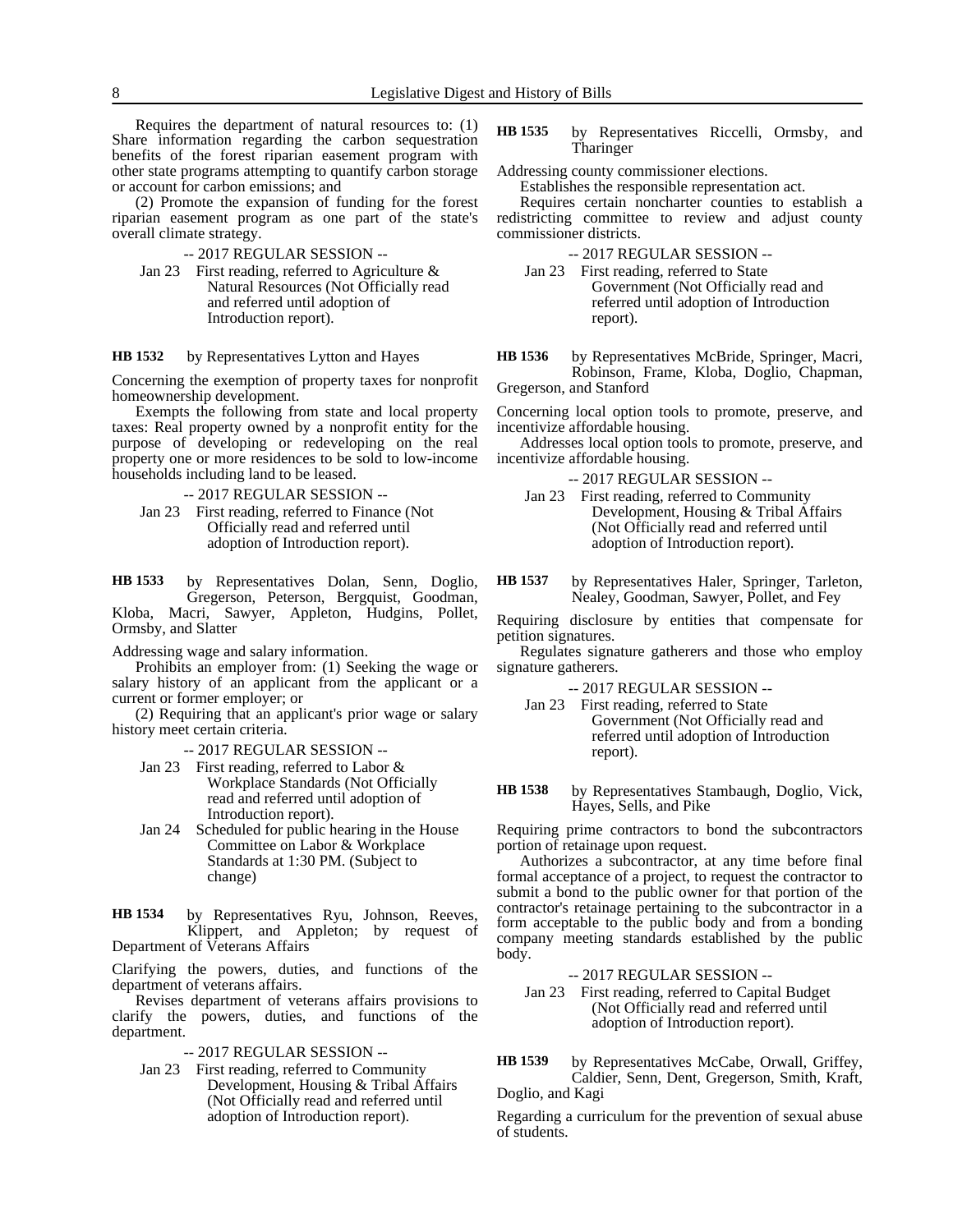Creates the Erin's law legislative task force for the purpose of adopting a model curriculum for the prevention of sexual abuse of students in kindergarten through twelfth grade.

-- 2017 REGULAR SESSION -- Jan 23 First reading, referred to Education (Not Officially read and referred until adoption of Introduction report).

by Representatives Santos, Pollet, Appleton, Fitzgibbon, Hudgins, Gregerson, Stanford, Macri, Fey, Pettigrew, and Slatter **HB 1540**

Providing public notices of public health, safety, and welfare in a language other than English.

Requires state agencies, that are required by law or rule to provide public notices to a community or area to advise or inform the public about an imminent or emergent public health, safety, or welfare risk, to provide the notices in the language that diverse residents can understand when a significant segment of the community speaks a language other than English and has limited proficiency in English.

Requires each local organization or joint local organization for emergency management to maintain updated demographic data for their jurisdictions and information on the languages represented by their respective communities.

-- 2017 REGULAR SESSION --

Jan 23 First reading, referred to Public Safety (Not Officially read and referred until adoption of Introduction report).

by Representatives Robinson, Johnson, Harris, McBride, Doglio, Wylie, Peterson, Cody, Stonier, Frame, Sawyer, Macri, Sells, Orwall, Jinkins, Senn, Tharinger, Stanford, Riccelli, Fitzgibbon, Ormsby, Gregerson, Hudgins, Ortiz-Self, Ryu, Farrell, Tarleton, Pollet, Clibborn, Fey, Kilduff, Reeves, Kagi, Chapman, Pellicciotti, Bergquist, Goodman, Lovick, and Slatter **HB 1541**

Addressing prescription drug cost transparency.

Requires the office of financial management to use a competitive procurement process to select a data organization to collect, verify, and summarize the prescription drug pricing data provided by issuers and manufacturers.

Requires an issuer to submit certain prescription drug cost and utilization data to the data organization for the previous calendar year.

Requires a covered manufacturer to report certain data for each covered drug to the data organization.

Requires the data organization to compile the data submitted by issuers and manufacturers and: (1) Prepare an annual report for the public and the legislature summarizing the data; and

(2) Provide the report to the office of financial management and the joint select committee on health care oversight.

-- 2017 REGULAR SESSION --

Jan 23 First reading, referred to Health Care & Wellness (Not Officially read and referred until adoption of Introduction report).

by Representatives Doglio, Santos, Hudgins, Riccelli, Peterson, Stonier, Dolan, Kagi, **HB 1542**

Macri, Tharinger, Sawyer, Gregerson, Senn, Fitzgibbon, and Lovick

Concerning dropout prevention through engaging youth in farming.

Creates the dropout prevention through farm engagement pilot project to measure the effectiveness and cost-benefit of a particular alternative high school program on improving outcomes for at-risk youth.

Requires the office of the superintendent of public instruction to: (1) Select five pilot projects from school districts that agree to partner with community-based organizations, food banks, and farms or gardens to establish an alternative high school program targeted primarily to at-risk youth; and

(2) Conduct an evaluation after the pilot projects have been operating for two years, including analysis of a statistical comparison group of students who did not participate in the project.

Expires August 31, 2020.

-- 2017 REGULAR SESSION --

Jan 23 First reading, referred to Education (Not Officially read and referred until adoption of Introduction report).

by Representatives Doglio, Jinkins, Goodman, Senn, Robinson, Stonier, Kagi, Cody, Macri, **HB 1543**

Bergquist, Slatter, McBride, Peterson, Hudgins, Stanford, Frame, and Appleton

Concerning parental rights and responsibilities of sexual assault perpetrators and survivors.

Establishes a process where a survivor, who becomes pregnant as a result of a sexual assault and who elects to raise the child, can seek the court's assistance in avoiding continued forced interactions with the rapist which eliminates another barrier to healing from the assault.

-- 2017 REGULAR SESSION -- Jan 23 First reading, referred to Judiciary (Not Officially read and referred until

by Representatives Doglio, Pike, Blake, McBride, Hudgins, Tharinger, Chapman, Macri, and Lovick **HB 1544**

adoption of Introduction report).

Concerning small farms under the current use property tax program for farm and agricultural lands.

Provides that farms five to twenty acres are eligible for current use valuation of the land underlying the residential structures the same as farms twenty acres and over and farms less than five acres are eligible if certain gross income thresholds are met.

Directs the department of revenue to develop guidance on the administration of this act.

-- 2017 REGULAR SESSION --

Jan 23 First reading, referred to Finance (Not Officially read and referred until adoption of Introduction report).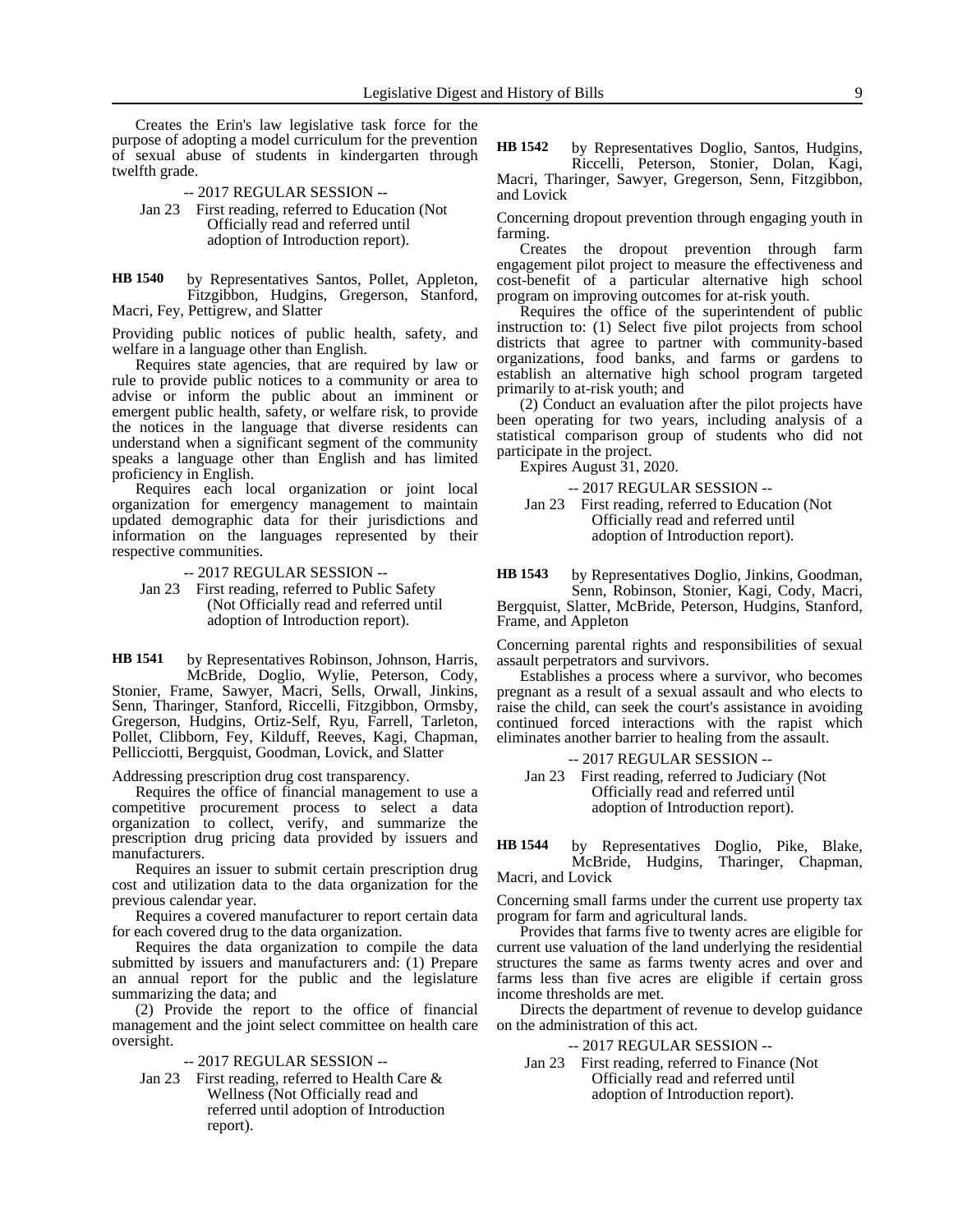#### by Representative Schmick **HB 1545**

Concerning the exclusion of residential housing payments from certain state-funded health programs.

Excludes residential housing payments from certain state-funded health programs.

- -- 2017 REGULAR SESSION --
- Jan 23 First reading, referred to Health Care & Wellness (Not Officially read and referred until adoption of Introduction report).

#### by Representatives Schmick and Cody **HB 1546**

Concerning the addition of services for long-term placement of mental health patients in community hospitals that voluntarily contract and are certified by the department of social and health services.

Revises the community mental health services act with regard to the insufficient capacity at eastern and western state hospitals to meet current and growing demand for services and patients.

Requires the department of social and health services and the entities identified in RCW 71.24.310 and 71.24.380 (sections 2 and 3 of this act) to: (1) Work with willing community hospitals to assess their capacity to become certified to provide long-term mental health placements and to meet the requirements of the community mental health services act; and

(2) Enter into contracts and payment arrangements with the hospitals choosing to provide long-term mental health placements.

-- 2017 REGULAR SESSION --

Jan 23 First reading, referred to Health Care & Wellness (Not Officially read and referred until adoption of Introduction report).

#### by Representatives Schmick and Cody **HB 1547**

Exempting certain hospitals from certificate of need requirements for the addition of psychiatric beds until June 2019.

Prohibits the department of health from requiring a certificate of need for the addition of beds to alleviate the need to board psychiatric patients in emergency departments.

Exempts a hospital licensed under chapter 70.41 RCW from certificate of need requirements for the addition of new psychiatric beds.

Exempts a hospital licensed under chapter 71.12 RCW from certificate of need requirements for the one-time addition of up to thirty new psychiatric beds.

-- 2017 REGULAR SESSION --

Jan 23 First reading, referred to Health Care & Wellness (Not Officially read and referred until adoption of Introduction report).

by Representatives Schmick and Cody **HB 1548**

Concerning curricula for persons in long-term care facilities with behavioral health needs.

Requires the department of social and health services to adopt rules to establish minimum competencies and standards for the approval of curricula for facility-based caregivers serving persons with behavioral health needs and geriatric behavioral health workers.

-- 2017 REGULAR SESSION --

Jan 23 First reading, referred to Health Care & Wellness (Not Officially read and referred until adoption of Introduction report).

by Representatives Lytton, Appleton, and Ormsby; by request of Office of Financial **HB 1549**

Investing in education and other vital public services by narrowing or eliminating tax preferences, making administrative revenue changes, and redirecting existing revenue sources.

Invests in education and other vital public services by: (1) Narrowing the use tax exemption for extracted fuel;

(2) Modifying the nonresident sales and use tax exemption;

(3) Eliminating the sales and use tax exemption for bottled water; and

(4) Addressing the real estate excise tax on foreclosures; the limit trade-in exclusion; the business license fee; the interest rate on assessments and refunds; trust fund accountability; the economic nexus for retailing business and occupation tax; and the public works assistance account.

-- 2017 REGULAR SESSION --

Jan 23 First reading, referred to Finance (Not Officially read and referred until adoption of Introduction report).

by Representatives Lytton and Ormsby; by request of Office of Financial Management **HB 1550**

Investing in education by modifying the business and occupation tax and providing small business tax relief.

Modifies the business and occupation tax and provides small business tax relief to invest in education.

-- 2017 REGULAR SESSION --

Jan 23 First reading, referred to Finance (Not Officially read and referred until adoption of Introduction report).

by Representatives Riccelli, Smith, Johnson, Gregerson, Stonier, Peterson, Doglio, Pettigrew, Reeves, Sells, Ryu, Macri, Farrell, Clibborn, Tarleton, Santos, Lovick, Senn, Slatter, McBride, Orwall, Pollet, Dolan, Hudgins, Stanford, Haler, DeBolt, Appleton, Fitzgibbon, Goodman, Bergquist, Vick, Tharinger, Sawyer, Ormsby, and Cody **HB 1551**

Creating a competitive equipment assistance grant program to enhance student nutrition in public schools.

Establishes the apple a day act of 2017.

Creates a competitive equipment assistance grant program, to be known as the apple a day program, to enhance overall student nutrition in public schools.

Management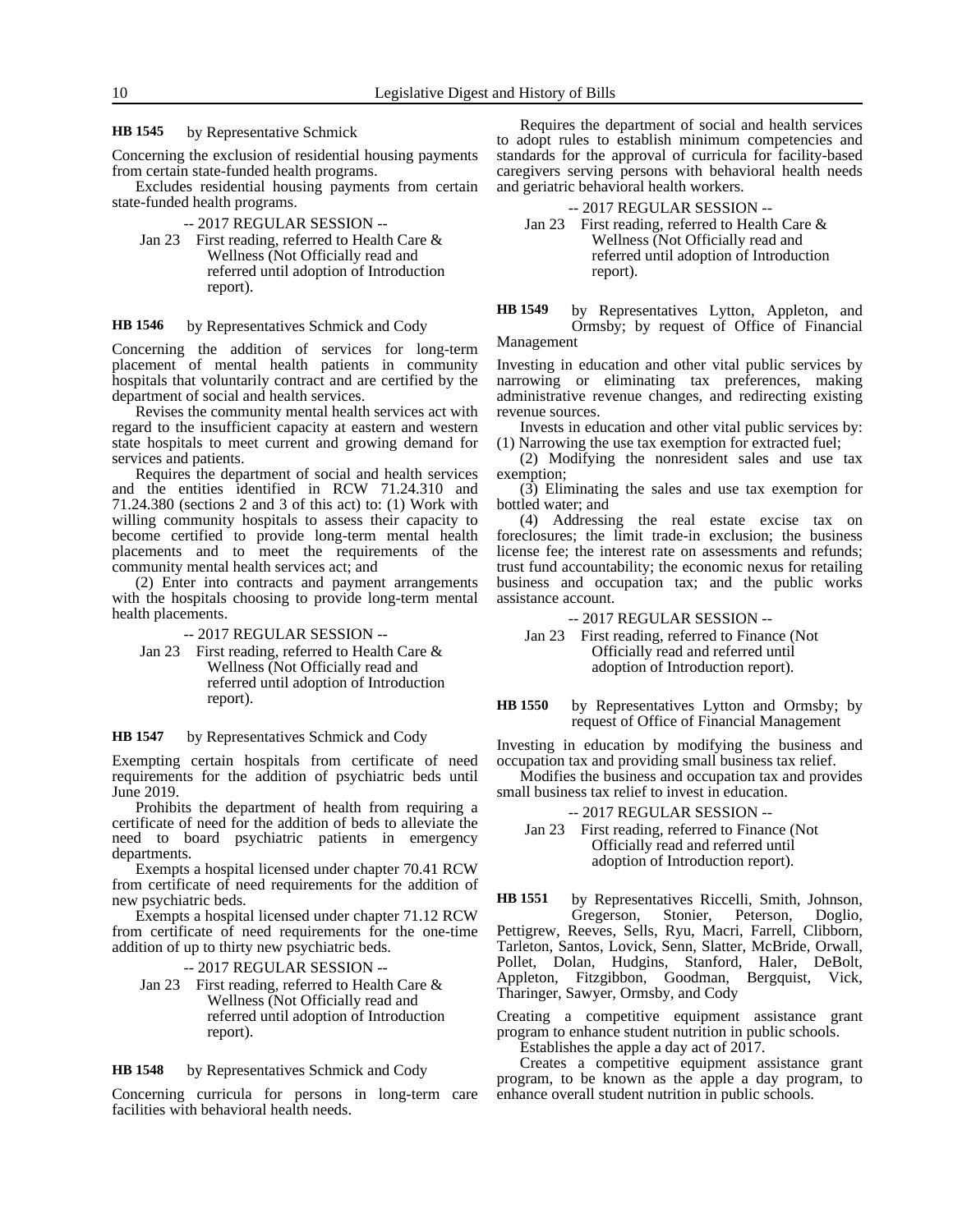Requires the superintendent of public instruction to establish a competitive process to prioritize applications for state assistance.

Provides that this act is null and void if appropriations are not approved.

-- 2017 REGULAR SESSION --

Jan 23 First reading, referred to Capital Budget (Not Officially read and referred until adoption of Introduction report).

by Representatives Tarleton, Sells, McBride, Farrell, Slatter, Hudgins, Gregerson, Santos, Peterson, Orwall, Riccelli, Pollet, Dolan, Doglio, Fitzgibbon, Goodman, Macri, Tharinger, Sawyer, and Senn **HB 1552**

Concerning fostering economic growth in Washington by supporting the in-state production, processing, and distribution of food supply.

Requires the Washington State University center for sustaining agriculture and natural resources to: (1) Study the economic development of the local food system in the state to identify a ten-year plan for expansion of the state's food production, processing, and distribution capacity; and

(2) Include in the recommendations of the study, short and long-term action plans for the legislature to support and sustain the local food sector in the state.

Expires December 31, 2018.

-- 2017 REGULAR SESSION --

Jan 23 First reading, referred to Technology & Economic Development (Not Officially read and referred until adoption of Introduction report).

by Representatives Haler, Short, Goodman, Kirby, and Ormsby **HB 1553**

Including displaying or wearing motorcycle-related or motorcycle club-related paraphernalia as a factor in profiling discrimination.

Revises the state civil rights act to allow a person to: (1) Wear motorcycle-related or motorcycle club-related paraphernalia; and

(2) Be free from profiling.

### -- 2017 REGULAR SESSION --

- Jan 23 First reading, referred to Judiciary (Not Officially read and referred until adoption of Introduction report).
- by Representatives Haler, Shea, Klippert, Van Werven, Muri, J. Walsh, Stambaugh, Young, **HB 1554**

and Short

Concerning parenting plans.

Addresses sole decision-making authority and mutual decision-making authority in a parenting plan.

Prohibits a court from presuming that a parent, solely because of his or her sex, is more qualified than the other parent to engage in parenting functions or from providing more residential time with the child.

-- 2017 REGULAR SESSION --

Jan 23 First reading, referred to Judiciary (Not Officially read and referred until adoption of Introduction report).

by Representatives Lytton and Doglio; by request of Office of Financial Management **HB 1555**

Establishing a carbon pollution tax and investment program to reduce greenhouse gas emissions, facilitate the transition to a clean energy economy, and invest in K-12 education and other vital public services.

Establishes the carbon pollution tax and investment act.

Imposes a carbon pollution tax on: (1) The sale or use of fossil fuels, including fossil fuels used in generating electricity; or

(2) The sale or consumption of electricity generated through the combustion of fossil fuels.

Creates the carbon pollution reduction account and the carbon reduction investment fund.

-- 2017 REGULAR SESSION --

Jan 23 First reading, referred to Finance (Not Officially read and referred until adoption of Introduction report).

by Representative Blake **HB 1556**

Creating Imagine special license plates.

Creates "Imagine" special license plates to provide funds to Feeding Washington for programs to help end hunger in Washington.

-- 2017 REGULAR SESSION --

Jan 23 First reading, referred to Transportation (Not Officially read and referred until adoption of Introduction report).

by Representatives Jinkins, Fey, Sawyer, Kirby, Stambaugh, Muri, Kilduff, Appleton, and Goodman **HB 1557**

Creating the safe streets pilot project.

Creates the safe streets pilot project in the department of commerce to foster community engagement through neighborhood organizing, law enforcement-community partnerships, neighborhood watch programs, youth mobilization, and business engagement.

Requires the department of commerce, in consultation with the state institute for public policy, to develop reporting guidelines for a grant recipient in order to measure whether the pilot project had an impact on crime rates and community engagement with, and perceptions of, law enforcement.

Expires July 1, 2020.

-- 2017 REGULAR SESSION --

- Jan 23 First reading, referred to Public Safety (Not Officially read and referred until adoption of Introduction report).
- by Representatives Kilduff, MacEwen, Sawyer, Hayes, Harris, Griffey, Ormsby, **HB 1558**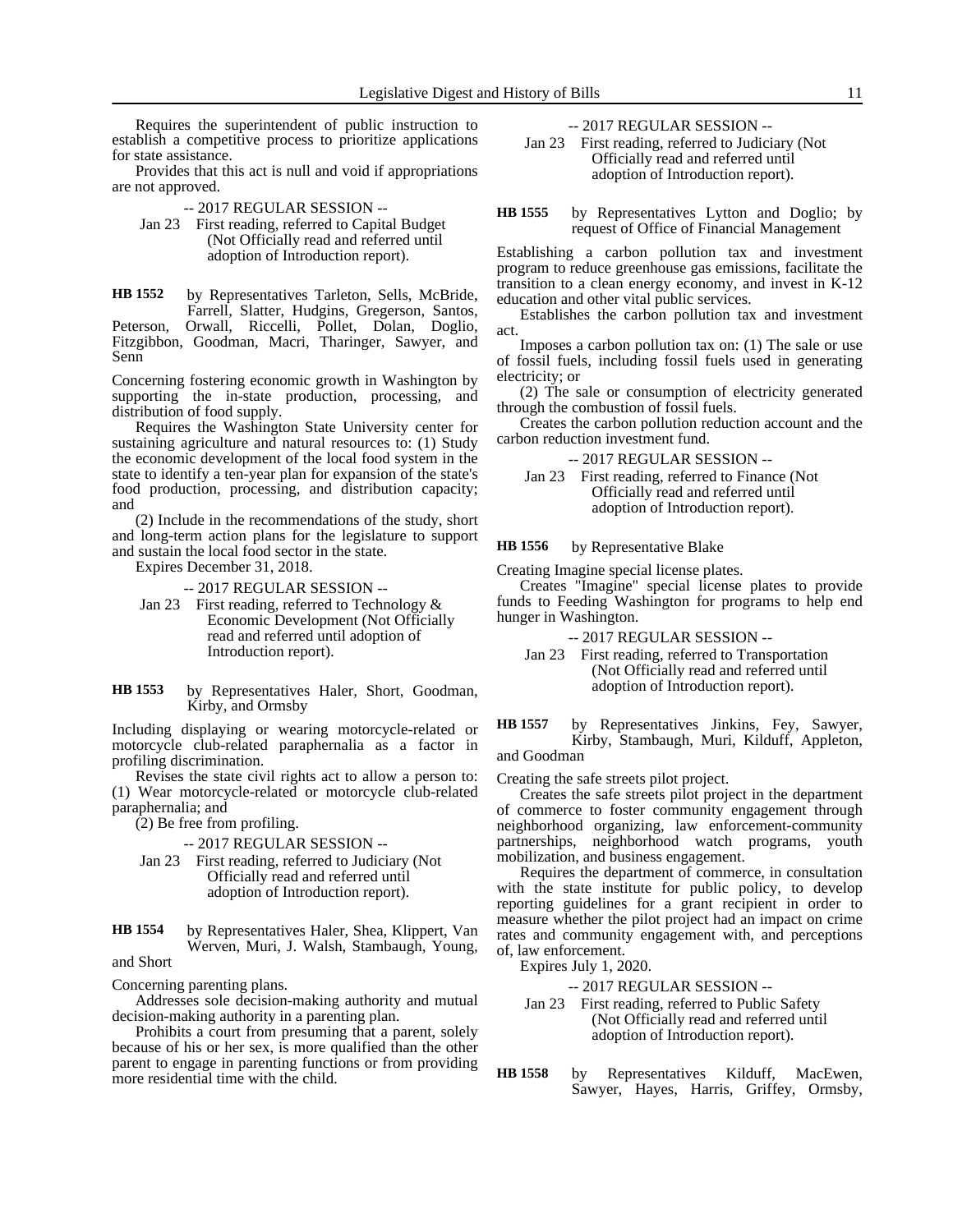Riccelli, Bergquist, Dolan, Doglio, Lovick, Ryu, Goodman, Peterson, Fitzgibbon, Muri, Stanford, and Fey

Authorizing membership in the Washington public safety employees' retirement system for employees who provide nursing care to, or ensure the custody and safety of, offender, probationary, and patient populations in institutions and centers.

Revises the following definitions for purposes of the public safety employees' retirement system: (1) "Employer" to include the department of veterans affairs and the department of social and health services; and

(2) "Member" to include certain employees whose primary responsibility is to provide nursing care to or ensure the custody and safety of offender, probationary, or patient populations.

-- 2017 REGULAR SESSION --

Jan 23 First reading, referred to Appropriations (Not Officially read and referred until adoption of Introduction report).

by Representatives Goodman, Hayes, Bergquist, Dolan, Doglio, Griffey, Ryu, Lovick, Fitzgibbon, Sells, and Ormsby **HB 1559**

Granting binding interest arbitration rights to certain uniformed personnel.

Grants binding interest arbitration rights to duly sworn police officers employed as members of a police force by a regional or state university or The Evergreen State College.

Prohibits the duly sworn police officers, mentioned above, from engaging in a strike, work slowdown, or stoppage.

-- 2017 REGULAR SESSION --

Jan 23 First reading, referred to Labor & Workplace Standards (Not Officially read and referred until adoption of Introduction report).

by Representatives Stanford, Chandler, Ormsby, Harris, Bergquist, Fey, Stonier, Peterson, and Doglio **HB 1560**

Addressing plan membership default provisions in the public employees' retirement system, the teachers' retirement system, and the school employees' retirement system.

Revises provisions in the public employees' retirement system, the teachers' retirement system, and the school employees' retirement system with regard to plan membership default.

-- 2017 REGULAR SESSION --

Jan 23 First reading, referred to Appropriations (Not Officially read and referred until adoption of Introduction report).

by Representatives Frame, Pollet, Doglio, Kloba, Bergquist, Kilduff, Stanford, Dolan, **HB 1561**

Peterson, Stonier, Senn, Slatter, Fey, Lovick, Macri, Tarleton, Tharinger, Sawyer, Goodman, and Farrell

Concerning open educational resources.

Requires the student achievement council to: (1) Administer the open educational resources grant pilot program for the four-year institutions of higher education; and

(2) Develop an application form for a grant and a process for: Reviewing and selecting grant applicants; awarding grant funding; and the grant awardee to report back to the council on the use of the grant.

Requires the state institute for public policy to conduct a study on the cost of textbooks and course materials and the use of open educational resources at four-year institutions of higher education.

-- 2017 REGULAR SESSION --

Jan 23 First reading, referred to Higher Education (Not Officially read and referred until adoption of Introduction report).

by Representatives Gregerson, Stonier, Orwall, Senn, Slatter, Peterson, Lovick, Farrell, Santos, Ryu, McBride, Ortiz-Self, Hudgins, Pollet, Riccelli, Macri, Pike, Stanford, Doglio, Fitzgibbon, Bergquist, Tharinger, Sawyer, Ormsby, Dolan, Cody, and Fey **HB 1562**

Continuing the work of the Washington food policy forum.

Requires the Washington food policy forum to build on the work of the forum that was temporarily established in the 2016 supplemental omnibus operating appropriations act to develop recommendations to advance certain food system goals.

Gives responsibility to the director of the state conservation commission for appointing participating members of the forum.

Expires July 1, 2019.

-- 2017 REGULAR SESSION --

Jan 23 First reading, referred to Agriculture & Natural Resources (Not Officially read and referred until adoption of Introduction report).

by Representatives Ortiz-Self, Farrell, Van Werven, Stambaugh, Riccelli, Gregerson, Appleton, and Bergquist **HB 1563**

Requiring school districts to adopt policies regarding the mandatory posting of the child abuse and neglect hotline.

Requires each school district, when it adopts a plan for recognition, initial screening, and response to emotional or behavioral distress in students, to include in the plan a policy regarding the mandatory posting of the state's tollfree, twenty-four hour, seven-day-a-week hotline that will connect an individual to the appropriate child protective services office to report child abuse and neglect.

- -- 2017 REGULAR SESSION --
- Jan 23 First reading, referred to Education (Not Officially read and referred until adoption of Introduction report).

by Representatives Ortiz-Self, Robinson, Stonier, Riccelli, Ryu, Fitzgibbon, Macri, Sells, Cody, Pettigrew, Doglio, Bergquist, and Pollet **HB 1564**

Concerning pesticide exposure and notification of certain pesticide applications.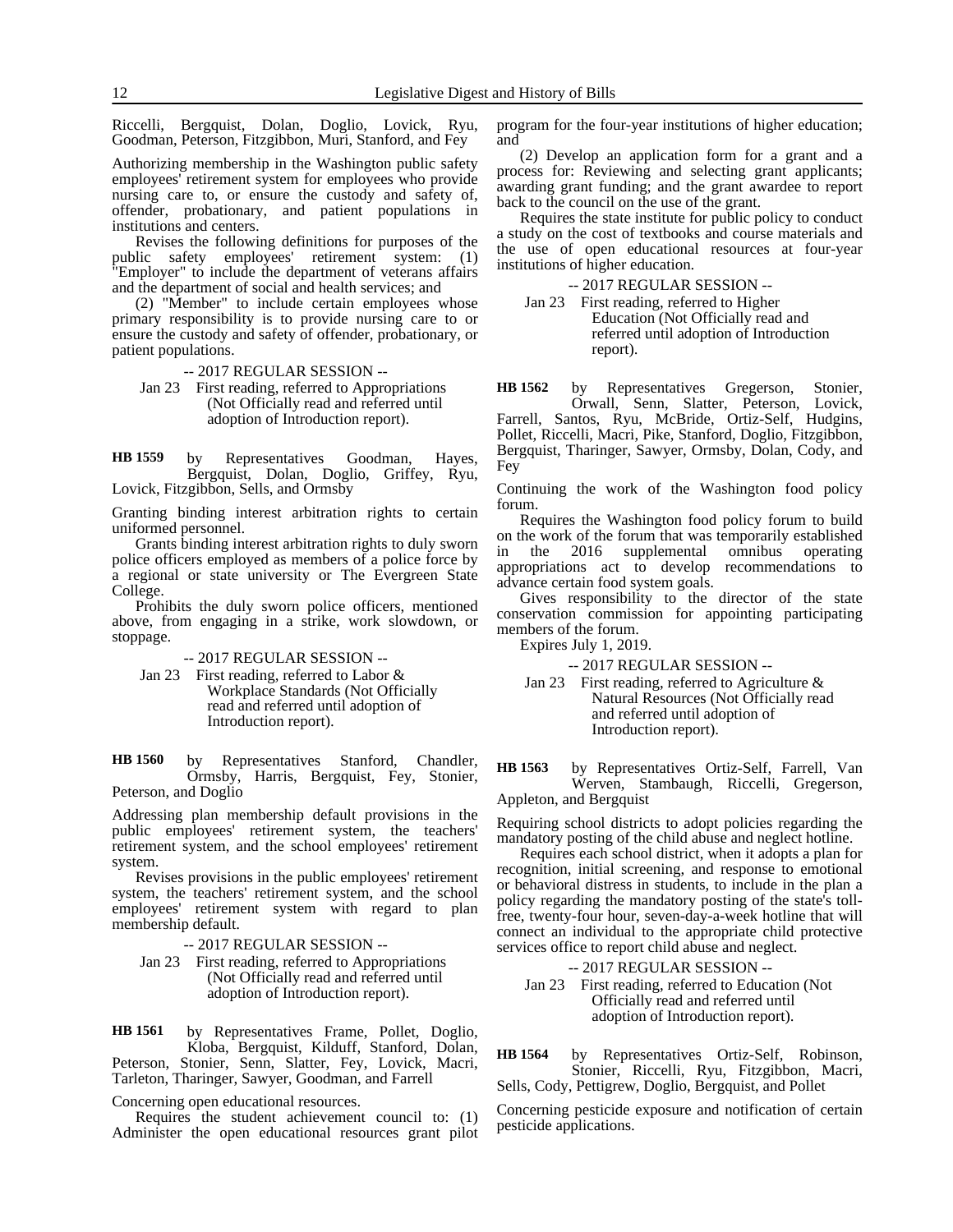Requires a person who applies, or causes to be applied, pesticides by aerial application, air-blast sprayer, or fumigation, to provide written notice of an intended pesticide application to a person who owns, manages, or controls property adjacent to the property of intended pesticide application.

-- 2017 REGULAR SESSION --

Jan 23 First reading, referred to Health Care & Wellness (Not Officially read and referred until adoption of Introduction report).

by Representatives Macri, Riccelli, Cody, Ortiz-Self, Doglio, Robinson, Hudgins, Clibborn, Pollet, Springer, and Fey **HB 1565**

Providing health coverage for young adults.

Requires the state health care authority to provide health coverage to individuals who: (1) Are at least nineteen years old and no older than twenty-six;

(2) Have an income that is at or below one hundred thirty-three percent of the federal poverty level;

(3) Are not incarcerated; and

(4) Are not eligible for categorically needy medical assistance as defined in the social security Title XIX state plan.

-- 2017 REGULAR SESSION --

Jan 23 First reading, referred to Health Care & Wellness (Not Officially read and referred until adoption of Introduction report).

by Representatives Pellicciotti, McDonald, Stambaugh, Gregerson, Ortiz-Self, Peterson, Riccelli, Stanford, Stonier, Kilduff, Holy, Ormsby, Haler, Bergquist, and Dolan **HB 1566**

Concerning the definition of work activity for the purposes of the WorkFirst program.

Revises the definition of "work activity" for purposes of the Work First temporary assistance for needy families program to change the amount of vocational training time, from twelve months to twenty-four months, to qualify as work activity.

Requires the joint legislative audit and review committee to review the impact of extending that time.

-- 2017 REGULAR SESSION --

Jan 23 First reading, referred to Early Learning & Human Services (Not Officially read and referred until adoption of Introduction report).

by Representatives Koster, Dolan, Griffey, and Muri; by request of Secretary of State **HB 1567**

Concerning modification of precinct and district boundary lines.

Revises election provisions regarding redistricting plans, dividing the county into election precincts, and precinct boundary requirements.

-- 2017 REGULAR SESSION --

Jan 23 First reading, referred to State Government (Not Officially read and referred until adoption of Introduction report).

by Representatives Pettigrew, Macri, Harris, Bergquist, and Farrell **HB 1568**

Creating Fred Hutch special license plates.

Creates Fred Hutch special license plates to support cancer research at the Fred Hutchison cancer research center.

-- 2017 REGULAR SESSION --

Jan 23 First reading, referred to Transportation (Not Officially read and referred until adoption of Introduction report).

by Representatives Macri, Pettigrew, Jinkins, Tarleton, Bergquist, Tharinger, Peterson, **HB 1569**

Cody, Senn, Hudgins, Stonier, Pollet, Stanford, Dolan, Kagi, Reeves, Ryu, Springer, Gregerson, Fey, Fitzgibbon, Slatter, Appleton, Clibborn, Farrell, and Sawyer

Requiring the department of social and health services to request all necessary exemptions and waivers from the federal government to allow students to use electronic benefit transfer cards at institutions of higher education.

Requires the department of social and health services, in consultation with the state board for community and technical colleges and the student achievement council, to seek all necessary exemptions and waivers from and amendments to federal statutes, rules, and regulations in order to authorize the public and private institutions of higher education to accept supplemental nutrition assistance program benefits in the form of an electronic benefit transfer card at the institutions' on-campus food retail establishments.

-- 2017 REGULAR SESSION --

Jan 23 First reading, referred to Early Learning & Human Services (Not Officially read and referred until adoption of Introduction report).

by Representatives Macri, Robinson, McBride, Kagi, Sawyer, Tharinger, Doglio, Pollet, Ortiz-Self, Chapman, Cody, Jinkins, Bergquist, Hudgins, Peterson, Senn, Stonier, Riccelli, Frame, Gregerson, Dolan, Tarleton, Ormsby, Ryu, Fey, Fitzgibbon, Goodman, Slatter, Pettigrew, Kloba, Orwall, Appleton, Clibborn, Farrell, and Stanford **HB 1570**

Concerning access to homeless housing and assistance.

Establishes the Washington housing opportunities act. Improves resources available to aid with increasing access and removing barriers to housing for individuals and families in the state.

-- 2017 REGULAR SESSION --

Jan 23 First reading, referred to Community Development, Housing & Tribal Affairs (Not Officially read and referred until adoption of Introduction report).

Jan 26 Scheduled for public hearing in the House Committee on Community Development and Housing & Tribal Affairs at 1:30 PM. (Subject to change)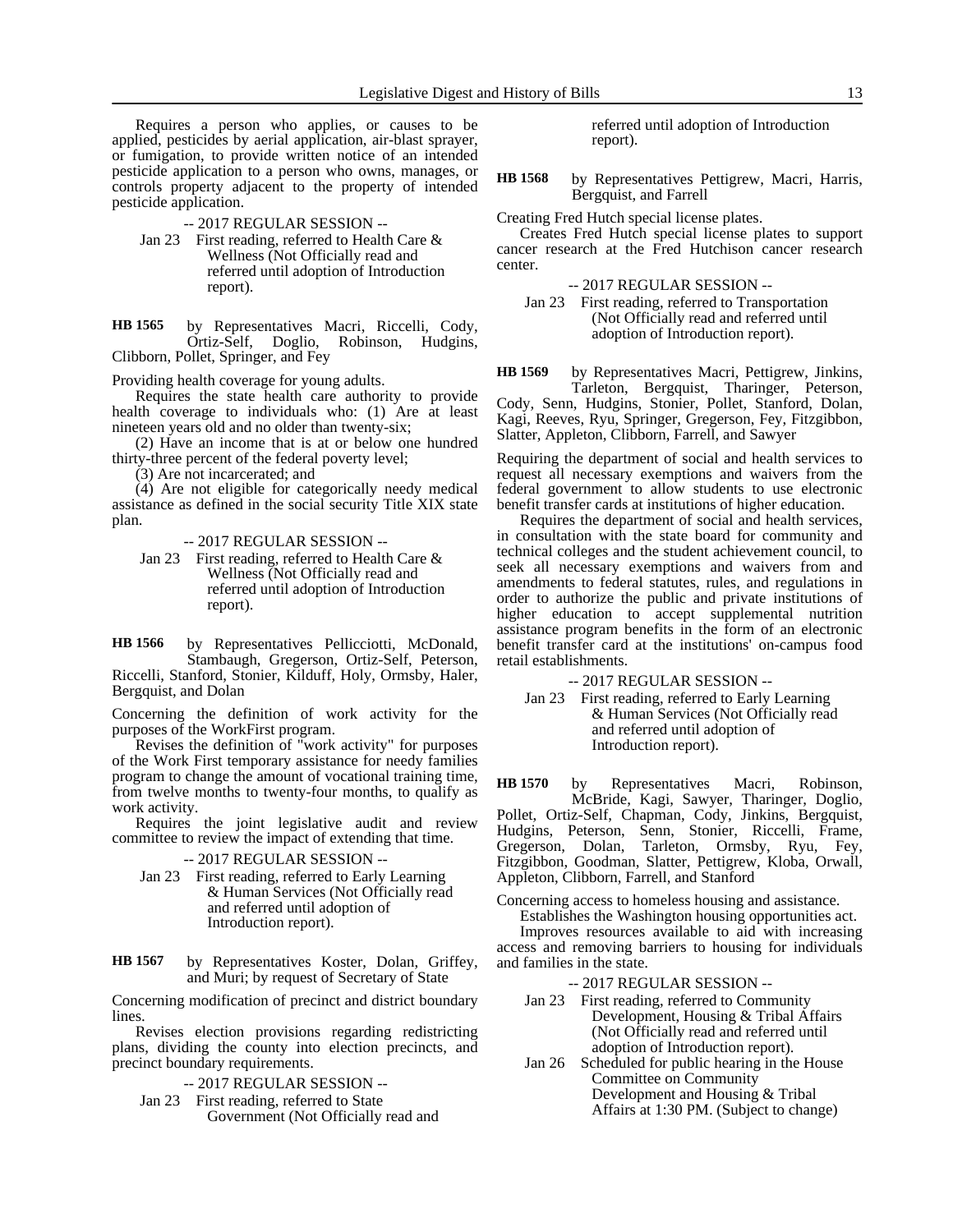### **Senate Bills**

by Senate Committee on Financial Institutions & Insurance (originally sponsored by Senators Angel and Mullet; by request of Insurance Commissioner) **SB 5007-S**

Addressing surplus line broker licensing.

(DIGEST OF PROPOSED 1ST SUBSTITUTE)

Addresses the licensing of surplus line brokers.

-- 2017 REGULAR SESSION --

- Jan 17 Public hearing in the Senate Committee on Financial Institutions & Insurance at 8:00 AM.
- Jan 19 FI Majority; 1st substitute bill be substituted, do pass. Executive action taken in the Senate Committee on Financial Institutions & Insurance at 8:00 AM.
- Jan 23 Passed to Rules Committee for second reading.

by Senate Committee on Health Care (originally sponsored by Senators McCoy, Becker, Rivers, Cleveland, Keiser, Conway, Kuderer, **SB 5079-S**

Darneille, Saldaña, Wellman, and Bailey)

Concerning dental health services in tribal settings.

(DIGEST OF PROPOSED 1ST SUBSTITUTE)

Authorizes dental health aide therapist services under certain conditions.

Provides that dental health aide therapist services are eligible for medicaid funding in order to promote increased dental care access for persons served in settings operated by Indian tribes, tribal organizations, and urban Indian organizations.

Requires the state health care authority to coordinate with the centers for medicare and medicaid services to provide that dental health aide therapist services are eligible for federal funding of up to one hundred percent.

#### -- 2017 REGULAR SESSION --

Jan 19 HLTH - Majority; 1st substitute bill be substituted, do pass.

Public hearing and executive action taken in the Senate Committee on Health Care at 10:00 AM.

Jan 23 Passed to Rules Committee for second reading.

by Senators Zeiger, Palumbo, and Mullet; by request of State Board for Community and Technical Colleges **SB 5380**

Exempting property owned or used by community and technical colleges from property tax.

Provides a property tax exemption on property owned or used by community and technical colleges.

### -- 2017 REGULAR SESSION --

Jan 23 First reading, referred to Higher Education.

by Senators Baumgartner, Palumbo, Chase, Mullet, and Conway; by request of State Board for Community and Technical Colleges **SB 5381**

Making the customized training program permanent.

Makes the customized employment training program permanent.

-- 2017 REGULAR SESSION --

Jan 23 First reading, referred to Higher Education.

by Senators Liias, Hobbs, Walsh, King, Takko, Saldaña, Cleveland, Chase, Kuderer, and Wellman **SB 5382**

Authorizing the issuance of identicards at a reduced cost to applicants who are under the age of eighteen and without a permanent residence address.

Requires the department of licensing to reduce the cost of an identicard if the applicant is under the age of eighteen and does not have a permanent residence address as determined by the department by rule.

-- 2017 REGULAR SESSION --

Jan 23 First reading, referred to Transportation.

by Senators Bailey, Angel, Takko, and Hobbs **SB 5383**

Concerning the taxation and permitting of vessels in Washington.

Removes a disincentive for: (1) State residents to purchase, moor, and use large pleasure vessels in the state's waters; and

(2) Nonresidents to moor and use large pleasure vessels in the state.

Increases state revenues on sales and use taxes, excise taxes, and vessel registrations on large recreational vessels in the state.

-- 2017 REGULAR SESSION --

Jan 23 First reading, referred to Agriculture, Water, Trade & Economic Development.

by Senators Fortunato and Takko; by request of Department of Fish and Wildlife **SB 5384**

Concerning the development of cooperative agreements to expand recreational access on privately owned lands.

Provides immunity from liability, for unintentional injuries, to a landowner who is in lawful possession and control of lands, or water areas or channels and lands adjacent to the areas or channels, who enters into a public access agreement with the department of fish and wildlife.

### -- 2017 REGULAR SESSION -- Jan 23 First reading, referred to Natural Resources & Parks.

#### by Senators Hobbs and Hunt **SB 5385**

Creating a fossil fuel carbon pollution tax.

Imposes a fossil fuel carbon pollution tax, at the time of the first taxable event and upon the first taxable person within the state, on the carbon content of fossil fuels extracted, manufactured, or introduced into the state equal to fifteen dollars per metric ton of carbon dioxide.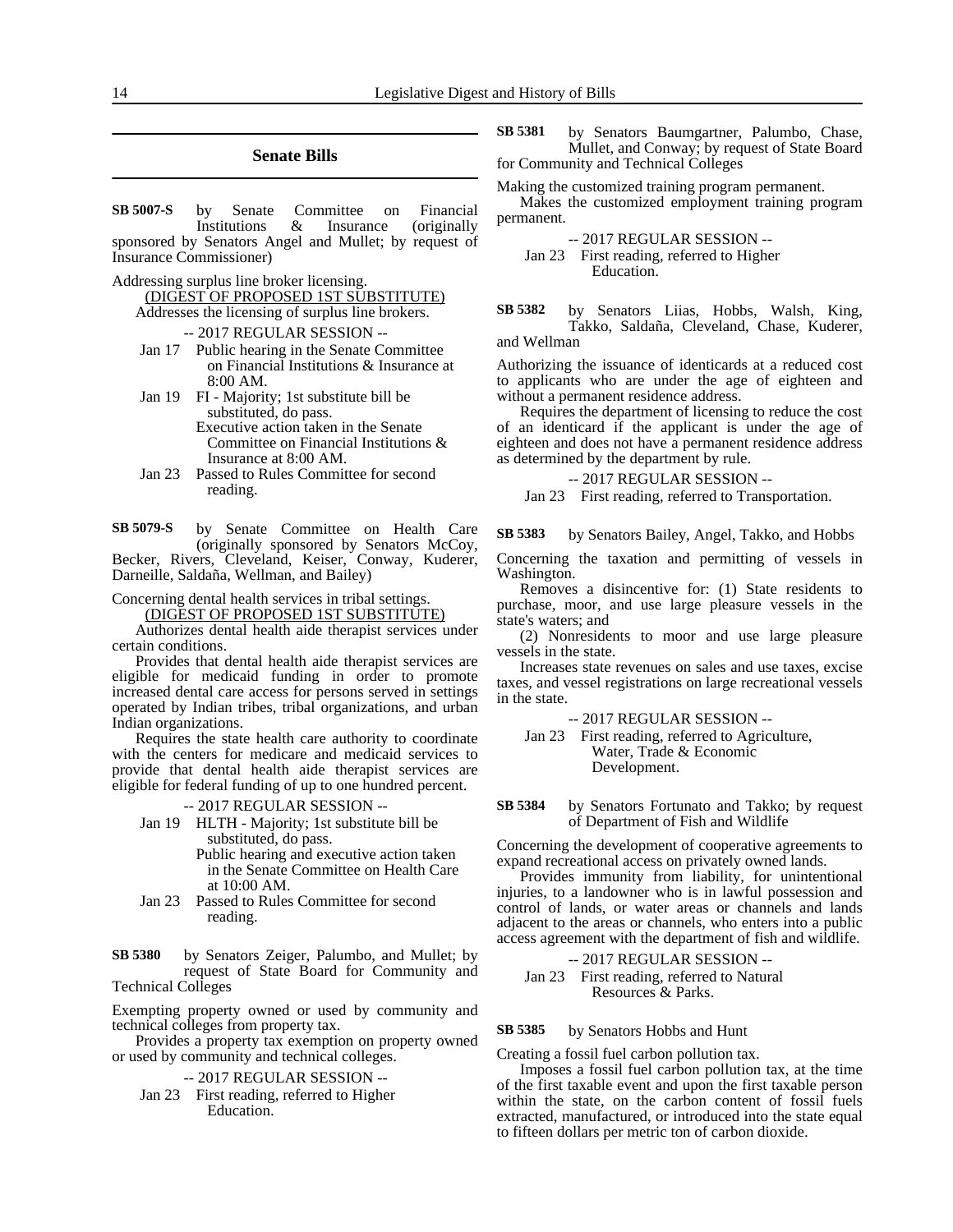Requires the department of revenue to: (1) Calculate the carbon content of fossil fuels, in consultation with the department of ecology; and

(2) If practical, integrate the administration and collection of the fossil fuel carbon pollution taxes with the administration and collection of other taxes imposed on the taxpayer.

Exempts certain fossil fuels from the tax.

Creates the carbon pollution revenues account.

Requires at least fifty percent of the funds transferred to the multimodal transportation account from the carbon pollution revenues account to be expended to assist certain school district programs.

-- 2017 REGULAR SESSION --

Jan 23 First reading, referred to Energy, Environment & Telecommunications.

by Senators Pedersen, Miloscia, Hunt, Fain, Billig, Carlyle, Mullet, Kuderer, Saldaña, and **SB 5386**

Frockt

Strengthening the initiative process by providing for more comprehensive review before initiatives receive ballot titles.

Provides for more comprehensive review before initiatives receive ballot titles in order to strengthen the initiative process.

-- 2017 REGULAR SESSION --

Jan 23 First reading, referred to State Government.

by Senators Pedersen, Angel, Rolfes, and Fain **SB 5387**

Concerning cremation by biochemical hydrolysis.

Addresses alkaline hydrolysis which is the reduction of human remains to bone fragments and essential elements in a licensed hydrolysis facility using heat, pressure, water, and alkaline substances.

-- 2017 REGULAR SESSION --

Jan 23 First reading, referred to Commerce, Labor & Sports.

by Senators Zeiger, Sheldon, Kuderer, Padden, Wilson, Conway, Fortunato, Hobbs, Becker, Warnick, and Honeyford **SB 5388**

Concerning unlawful entry on certain properties.

Authorizes a peace officer to remove a person from the premises and order the person to remain off the premises, when the person is unlawfully entering the premises.

Authorizes an owner of premises to initiate an investigation and request the removal of an unauthorized person from the premises by providing a certain declaration to law enforcement.

-- 2017 REGULAR SESSION --

Jan 23 First reading, referred to Law & Justice.

Jan 26 Scheduled for public hearing in the Senate Committee on Law & Justice at 10:00 AM. (Subject to change)

by Senators Miloscia and Palumbo **SB 5389**

Addressing civil service qualifications.

Modifies civil service employment provisions with regard to lawful permanent residents.

-- 2017 REGULAR SESSION --

Jan 23 First reading, referred to Commerce, Labor & Sports.

by Senators Liias, Bailey, and Chase; by request of Office of Financial Management **SB 5390**

Grandfathering the accrual of vacation leave above the statutory maximum for certain employees of the Washington state ferries.

Allows employees of the Washington state ferries, who are covered by collective bargaining agreements that contain provisions in effect on June 30, 2017, and allow accrual of unused vacation leave not to exceed three hundred twenty hours, to be permitted to continue the higher accrual limit until the time those provisions are modified through collective bargaining or until the bargaining unit changes its exclusive representative or is decertified.

-- 2017 REGULAR SESSION --

Jan 23 First reading, referred to Transportation.

by Senators Zeiger, Hobbs, O'Ban, Conway, Chase, and Hunt; by request of Department of Veterans Affairs **SB 5391**

Clarifying the powers, duties, and functions of the department of veterans affairs.

Revises department of veterans affairs provisions to clarify the powers, duties, and functions of the department.

-- 2017 REGULAR SESSION --

Jan 23 First reading, referred to State Government.

by Senators Rolfes, Sheldon, Ranker, and Bailey **SB 5392**

Concerning ferry advisory committees.

Requires the transportation commission to: (1) Develop the ferry user data survey only after providing an opportunity for ferry advisory committees to offer input on survey topical areas and questions; and

(2) Finalize the survey only after providing an opportunity for the ferry advisory committee executive council to offer input on proposed survey topics and questions.

Permits a county legislative authority to establish and appoint a ferry advisory committee, which may consist of multiple members, for each state ferry terminal within its boundaries, except Vashon Island and the San Juan Islands which are allowed only one committee.

-- 2017 REGULAR SESSION --

Jan 23 First reading, referred to Transportation.

by Senators Warnick, Liias, Takko, and Pearson **SB 5393**

Including fish passage barrier removal projects that comply with the forest practices rules in the streamlined permit process provided in RCW 77.55.181.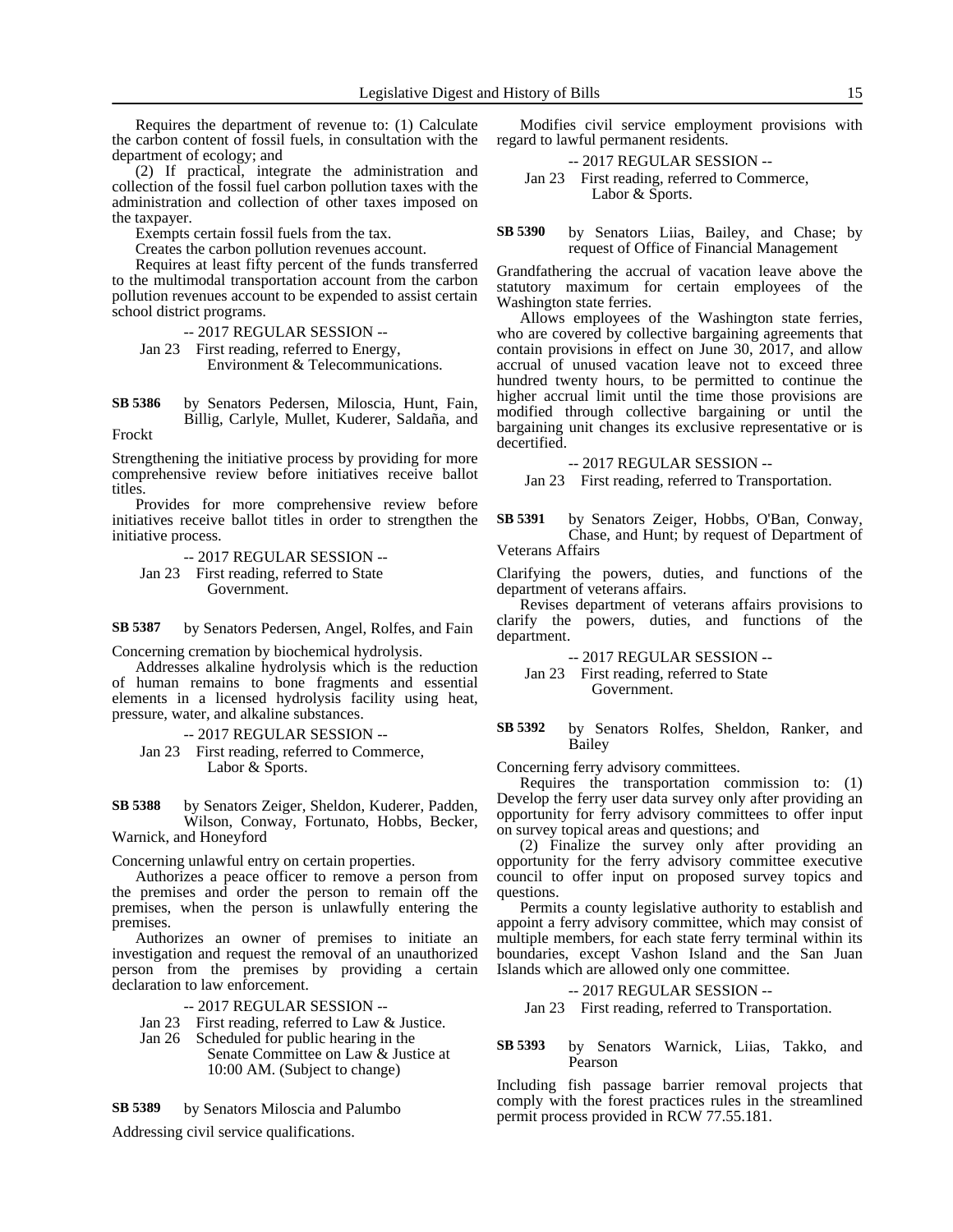Requires a forest practices hydraulic project to be approved by the department of natural resources.

Prohibits a person who is aggrieved by the approval, denial, conditioning, or modification of a forest practices hydraulic project from appealing the decision.

Addresses fish passage barrier removal projects that comply with forest practices rules.

- -- 2017 REGULAR SESSION --
- Jan 23 First reading, referred to Natural Resources & Parks.
- by Senators Rivers, Takko, Hasegawa, Braun, Chase, Warnick, Honeyford, Rolfes, and Zeiger **SB 5394**

Concerning the forest riparian easement program.

Requires the department of natural resources to: (1) Share information regarding the carbon sequestration benefits of the forest riparian easement program with other state programs attempting to quantify carbon storage or account for carbon emissions; and

(2) Promote the expansion of funding for the forest riparian easement program as one part of the state's overall climate strategy.

-- 2017 REGULAR SESSION --

- Jan 23 First reading, referred to Natural Resources & Parks.
- by Senators Rivers, Mullet, Keiser, and Pedersen **SB 5395**

Concerning the timing and content of disclosures by continuing care retirement communities.

Addresses continuing care retirement communities with regard to the timing and content of disclosures.

-- 2017 REGULAR SESSION --

Jan 23 First reading, referred to Health Care.

by Senators Angel, Liias, Wellman, O'Ban, Cleveland, Hasegawa, and Hunt **SB 5396**

Concerning municipal access to local financial services.

Revises public depositary provisions with regard to: (1) Loss in a public depositary and procedure for payment;

(2) Requirements for becoming a public depositary; and

(3) Revising the definition "financial institution" to include federal or state chartered credit unions.

-- 2017 REGULAR SESSION --

Jan 23 First reading, referred to Financial Institutions & Insurance.

by Senators Warnick, Liias, Walsh, Nelson, O'Ban, Billig, Kuderer, King, Honeyford, Wilson, Pedersen, Hunt, Wellman, Saldaña, and Carlyle **SB 5397**

Requiring disclosure by entities that compensate for petition signatures.

Regulates signature gatherers and those who employ signature gatherers.

-- 2017 REGULAR SESSION --

Jan 23 First reading, referred to State Government.

by Senators Miloscia, Hunt, and Zeiger; by request of Secretary of State **SB 5398**

Concerning modification of precinct and district boundary lines.

Revises election provisions regarding redistricting plans, dividing the county into election precincts, and precinct boundary requirements.

### -- 2017 REGULAR SESSION -- Jan 23 First reading, referred to State Government.

by Senators O'Ban, Miloscia, Darneille, Pearson, Takko, and Hunt **SB 5399**

Concerning the use of background checks for persons who work with children, persons with developmental disabilities, and vulnerable adults.

Authorizes cities, towns, code cities, counties, and metropolitan park districts to require a federal background investigation, a state criminal background investigation, and a criminal background investigation conducted through a private organization of their employees, applicants for employment, volunteers, vendors, and independent contractors who, in the course of their work or volunteer activity, may have unsupervised access to children, persons with developmental disabilities, or vulnerable adults.

-- 2017 REGULAR SESSION --

Jan 23 First reading, referred to Human Services, Mental Health & Housing.

by Senators Zeiger, O'Ban, Hunt, Rivers, Cleveland, Becker, McCoy, Rolfes, Hobbs, Keiser, and Wellman **SB 5400**

Concerning disclosure of health-related information with persons with a close relationship with a patient.

Authorizes certain health care providers and facilities to disclose, under certain circumstances, health-related information to persons with a close relationship with a patient.

-- 2017 REGULAR SESSION --

Jan 23 First reading, referred to Human Services, Mental Health & Housing.

by Senators Rivers, Cleveland, Miloscia, Keiser, Conway, Hasegawa, Carlyle, Rolfes, Pedersen, Kuderer, Wellman, and Saldaña **SB 5401**

Addressing prescription drug cost transparency.

Requires the office of financial management to use a competitive procurement process to select a data organization to collect, verify, and summarize the prescription drug pricing data provided by issuers and manufacturers.

Requires an issuer to submit certain prescription drug cost and utilization data to the data organization for the previous calendar year.

Requires a covered manufacturer to report certain data for each covered drug to the data organization.

Requires the data organization to compile the data submitted by issuers and manufacturers and: (1) Prepare